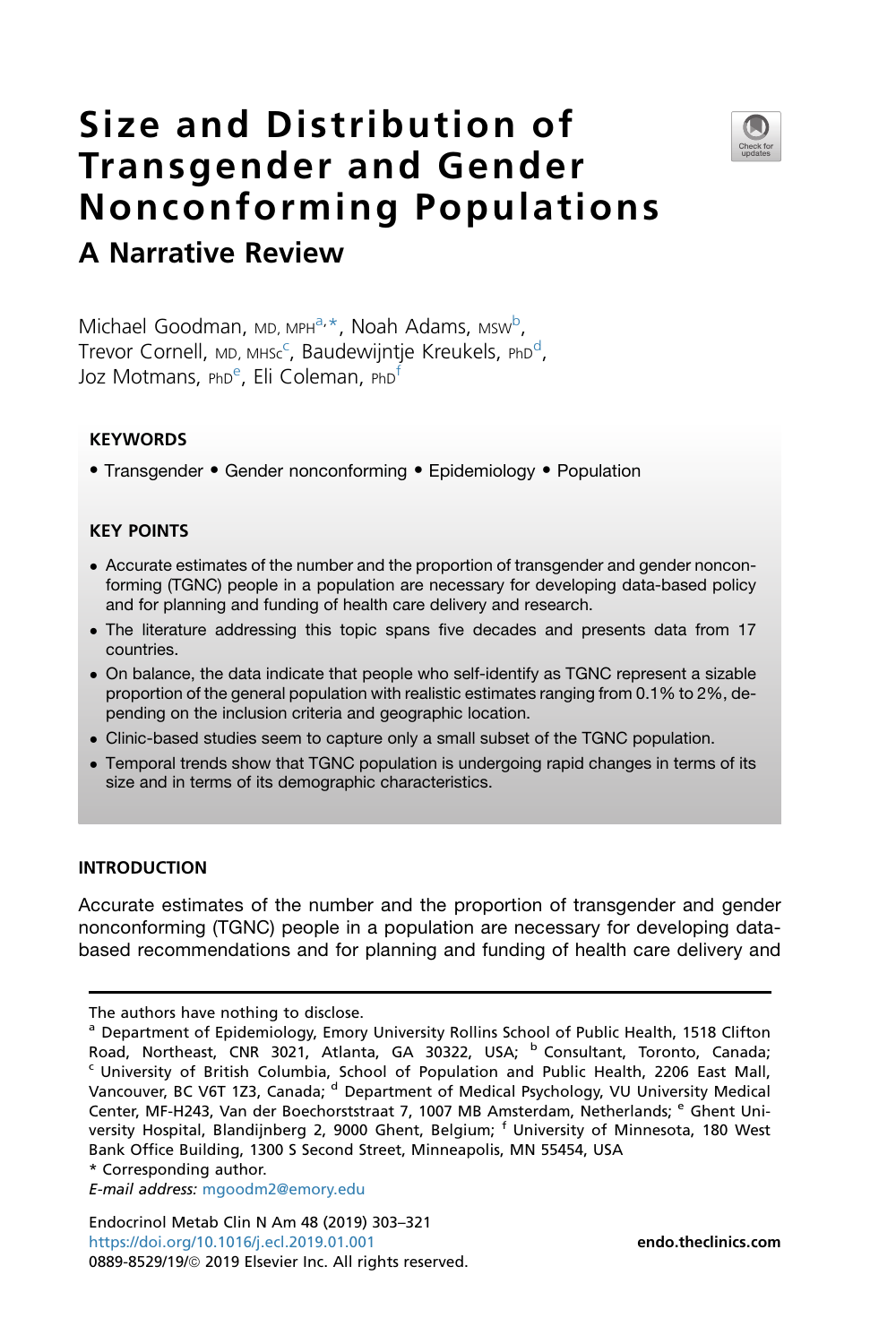research.<sup>[1](#page-15-0)</sup> In addition, accurate estimates of the TGNC population size allow developing social policy that protects against stigma and discrimination, inform effective transgender health care programs, and educate insurance companies on how to provide coverage for such care.<sup>[2](#page-15-0)</sup>

In 2012, the Standards of Care for the Health of Transsexual, Transgender, and Gender Nonconforming People identified only a small number of articles attempting to estimate the size of the TGNC population, and characterized the state-of-the-science as at a "starting point" requiring further systematic study.<sup>[3](#page-15-0)</sup> In recent years, several reviews sought to synthesize the available information regarding this issue $4-6$ ; however, the rapidly expanding literature warrants reevaluation of all available data.

In reviewing epidemiologic considerations related the size of TGNC population it is best to avoid the terms "incidence" and "prevalence" because these terms can lead to inappropriate "pathologizing" of TGNC people.<sup>7,8</sup> Moreover, the term "incidence" may not be applicable in this situation because it assumes that TGNC status has an easily identifiable time of onset, a prerequisite for calculating incidence estimates.<sup>[9](#page-16-0)</sup> For all of these reasons we use the terms "number" and "proportion," which more precisely signify the absolute and the relative size of the TGNC population, respectively.

A total of 43 publications estimating the number and the proportion of TGNC people are available to date (Fig. 1). Of those 22 studies were conducted in Europe, 12 were based in the United States, two were from Japan, two from Taiwan, and two from New Zealand. Iran, Australia, and Singapore each contributed a single study. The years of publication ranged from 1968 to 2018.

The main findings from the available studies are summarized next. We discuss the evidence according to the definition of TGNC, which is divided into four main categories. The first category includes individuals who received or requested surgical or hormonal gender-affirmation therapy. The second category is limited to TGNC people who received transgender-related diagnoses, such as "transsexualism," "gender dysphoria," or "gender identity disorder." The third category defines the population of interest based on self-reported TGNC status. The fourth category is based on legal or administrative name or gender changes. The reported ranges for each category are



Fig. 1. Geographic distribution of 41 studies estimating the number and population proportion of TGNC individuals (circle corresponds to the number of studies from each country).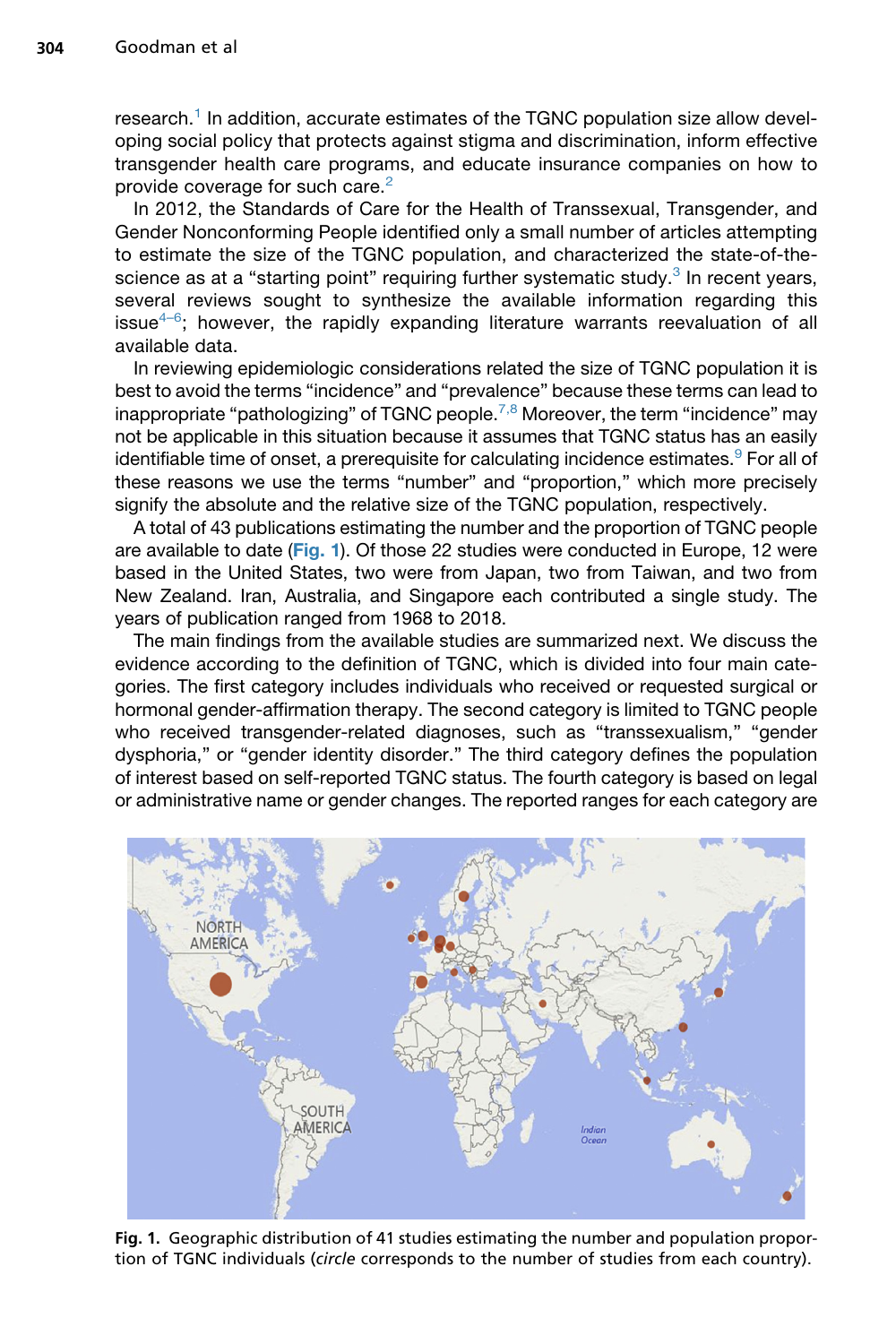evaluated overall and separately for persons assigned male and female at birth (AMAB and AFAB, respectively).

In addition to summarizing reported ranges of TGNC numbers and proportions, we also discuss additional epidemiologic considerations that may contribute to better understanding of the characteristics and distribution of this population. Additional considerations include a need to distinguish between studies that were conducted in a clinical setting from those that were population-based, important differences in geographic distributions, and notable time trends.

#### PROPORTIONS OF INDIVIDUALS RECEIVING OR REFERRED FOR GENDER-AFFIRMATION THERAPY

Nine studies focused on individuals who received or requested gender-affirming treat-ment ([Table 1](#page-3-0)). Of those, seven publications have estimated the proportions of TGNC people by considering only those who received or were referred for gender-affirming surgery.<sup>10–16</sup> The numerators for most of these estimates were based on clinical case series or surveys of practitioners providing transgender care, whereas the denominators were typically approximated from demographic data for a particular geographic area of interest. The estimated proportions of TGNC in general population in this category of studies ranged between 1 and 35 per 100,000 individuals. Note that these ranges cover a period of nearly 50 years, and come from studies conducted in a variety of settings and based on data of variable quality and completeness.

The corresponding data pertaining to the proportion of individuals who received hormone therapy are limited to two studies conducted in the Netherlands. In 1976, the Free Amsterdam University clinic established a gender team. Based on data collected through 1986, a total of 538 individuals began hormone therapy at that facil-ity.<sup>[17](#page-16-0)</sup> Of those, 399 were AMAB and 139 AFAB. Using the Dutch Bureau of Statistics data for denominator estimates, the proportion of TGNC in the Dutch population was calculated as 5.6 per 100,000 for AMAB and 1.9 per 100,000 for AFAB. In a subsequent study based at the same clinic, the analysis was extended through the end of 1990.<sup>18</sup> By that time, the clinic was providing hormone therapy to 713 transgender patients older than age 15 years, 507 AMAB and 206 AFAB. The total population of the Netherlands in 1990 was used to determine prevalence estimates of 8.4/100,000 AMAB and 3.3/100,000 AFAB.

#### PROPORTIONS OF INDIVIDUALS WHO MET THE CRITERIA FOR TRANSGENDER AND GENDER NONCONFORMING–RELATED DIAGNOSES

Of the 18 publications listed in [Table 2](#page-5-0), 13 studies calculated the proportions of TGNC people using diagnostic codes for "transsexualism," "gender dysphoria," or "gender identity disorder".<sup>[19–31](#page-16-0)</sup> Methodologically, most studies that relied on TGNC diagnoses are similar to those that defined TGNC as having received gender-affirming therapy. Most used general demographic information to define the denominator and relied on clinical case series or survey of practitioners to determine the size of the TGNC population. The reported proportions of individuals with TGNC-specific diagnoses across populations in these studies ranged from 0.7 to 28 per 100,000. The corresponding estimates for AMAB and AFAB individuals ranged from 0.7 to 36 and from 0.7 to 19, respectively.

The numerators in the clinic- or physician interview-based studies are most likely underestimates because they primarily capture subjects who receive care at specialized facilities. Two studies (one in Taiwan and one in Iceland) addressed this limitation by using diagnostic interviews of the general population cohorts. $32,33$  Both studies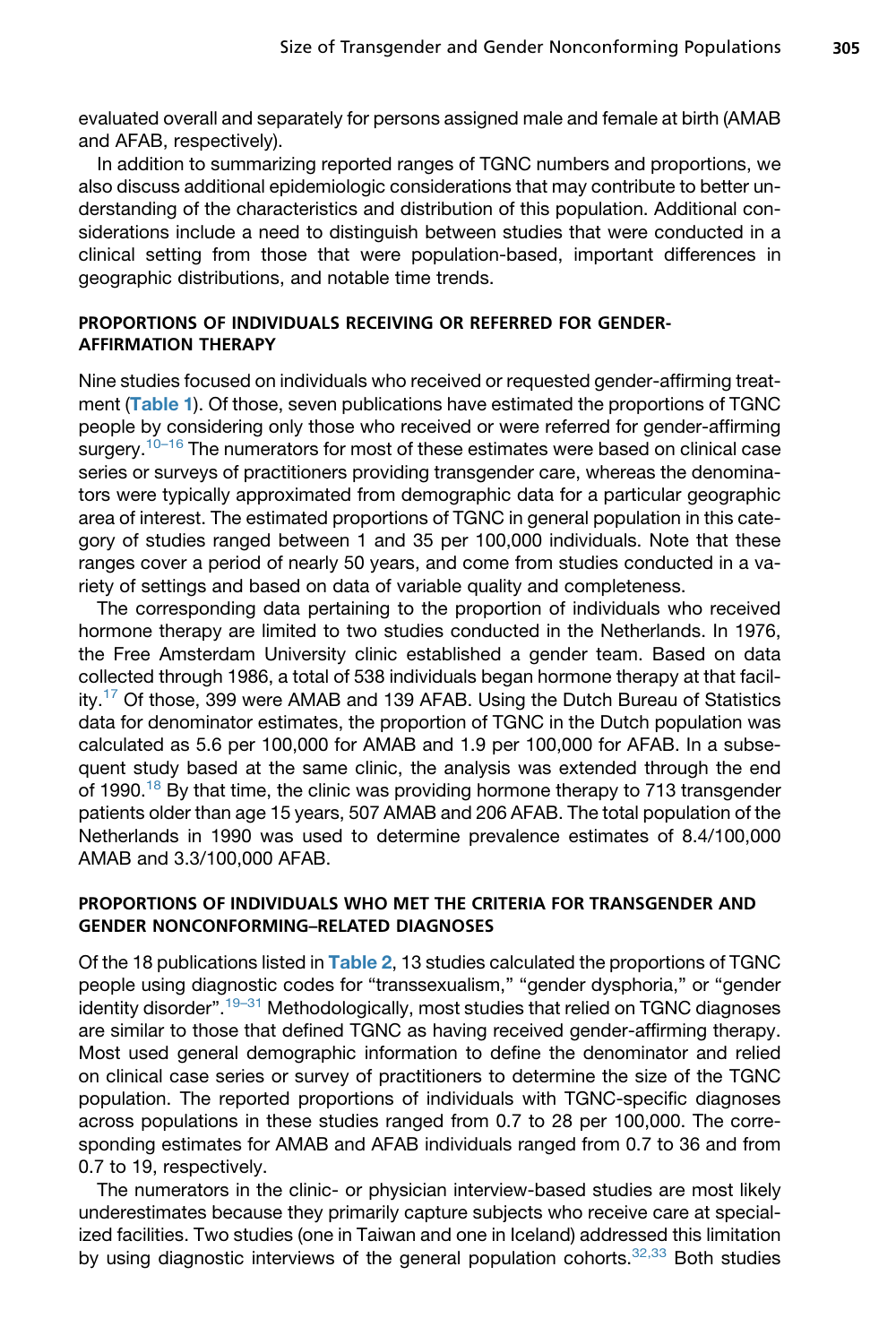<span id="page-3-0"></span>

| Table 1                                           |                                 |                                |                                                                                                             |              |             |             | Number and population proportion of individuals who received or requested to receive surgical or hormonal gender-affirmation therapy |                          |                                        |                                         |                      |
|---------------------------------------------------|---------------------------------|--------------------------------|-------------------------------------------------------------------------------------------------------------|--------------|-------------|-------------|--------------------------------------------------------------------------------------------------------------------------------------|--------------------------|----------------------------------------|-----------------------------------------|----------------------|
|                                                   |                                 |                                | Source of<br><b>Definition Numerator</b>                                                                    |              | Numerator   |             |                                                                                                                                      | Proportion (per 100,000) | Ratio                                  |                                         |                      |
| Reference                                         | Location:<br><b>Time Period</b> | Case                           |                                                                                                             | <b>Total</b> | <b>AMAB</b> | <b>AFAB</b> | Source and Size of<br>Denominator                                                                                                    | <b>Total</b>             | <b>AMAB</b>                            | <b>AFAB</b>                             | AMAB/<br><b>AFAB</b> |
| Bakker et al, 18<br>1993                          | Netherlands,<br>1976-1990       | Receipt<br>of HT               | Free University of<br>Amsterdam<br>(AZVU) clinic<br>records                                                 | 713          | 507         | 206         | <b>Center of Statistics:</b><br>6,019,546 males<br>and 6,252,566<br>females                                                          |                          | 8.4                                    | 3.3                                     | 2.5:1                |
| Caldarera &<br>Pfäfflin. <sup>10</sup> 2011       | Italy,<br>1992-2008             | GAS<br>receipt                 | Surgical clinics                                                                                            | 549          | 424         | 125         | <b>National Institute</b><br>of Statistics 2009:<br>total 59,619,290<br>(28,949,747 males<br>and 30,669,543<br>females)              | 0.9                      | 1.5                                    | 0.4                                     | 3.39:1               |
| De Cuypere<br>et al, 11 2007                      | Belgium,<br>1985-2003           | GAS<br>receipt                 | Questionnaires<br>sent to "gender<br>teams" and<br>plastic surgeons                                         | 412          | 292         | 120         | January 2003<br>population:<br>3,758,969 males<br>and 4,048,095<br>females                                                           |                          | 7.7                                    | 3.0                                     | 2.43:1               |
| Dhejne et al, <sup>15</sup><br>2014               | Sweden,<br>1960-2010            | Request<br>(receipt)<br>of GAS | National Board of 767 (681) 478 (429) 289 (252) December 2010<br>Health and<br>Welfare<br><b>Statistics</b> |              |             |             | population:<br>3,704,685 males and<br>3,791,791 females                                                                              |                          | 10.2 (9.1) 12.9 (11.6) 7.5 (6.6) 1.7:1 |                                         |                      |
| Eklund et al, 17<br>1988                          | Netherlands,<br>1976-1986       | Receipt<br>of HT               | Free University of<br>Amsterdam<br>(AZVU) clinic<br>records                                                 | 538          | 399         | 159         | Dutch census data:<br>7,125,000 males<br>and 8,368,421<br>females <sup>a</sup>                                                       |                          | 1980: 2.2<br>1983: 3.8<br>1986: 5.6    | 1980: 0.5 3:1<br>1983: 1.0<br>1986: 1.9 |                      |
| Esteva de<br>Antonio<br>et al, <sup>16</sup> 2012 | Spain,<br>1999-2011             | Request<br>for GAS             | Questionnaires<br>sent to gender<br>identity units                                                          | 3303         |             |             | Spanish population 10.0<br>15-64 years old,<br>33,030,000 <sup>a</sup>                                                               |                          |                                        |                                         | 1.9:1                |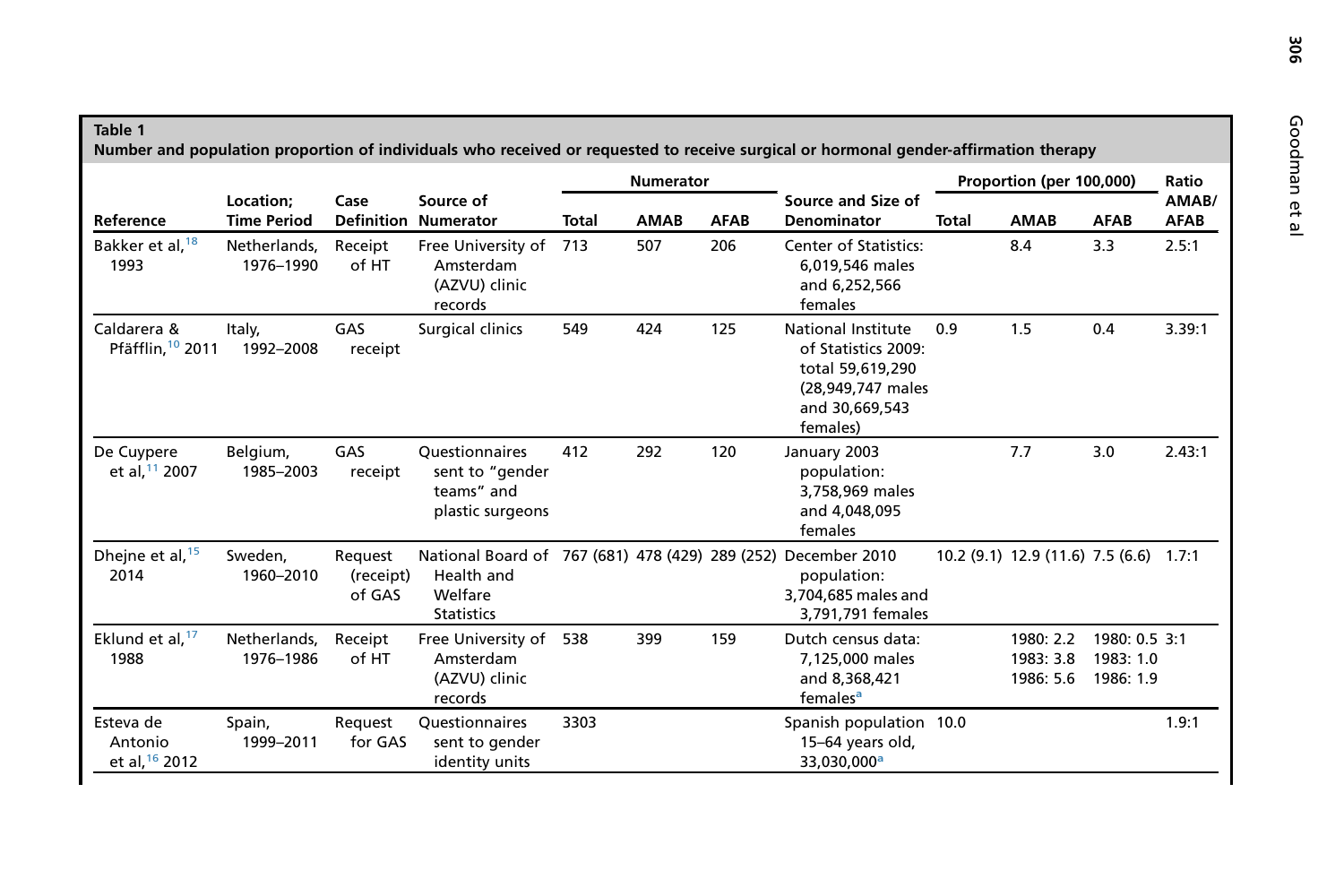<span id="page-4-0"></span>

| Pauly, <sup>14</sup> 1968            | United States, Request<br>dates not<br>specified | for GAS            | Author's<br>communication<br>with specialized<br>centers                                 |     | 2000 | 500 | 200,000 total US<br>population used<br>for both AMAB<br>and AFAB<br>calculations |      | 1.0  | 0.25 | 4:1 |
|--------------------------------------|--------------------------------------------------|--------------------|------------------------------------------------------------------------------------------|-----|------|-----|----------------------------------------------------------------------------------|------|------|------|-----|
| Tsoi, <sup>12</sup> 1988             | Singapore,<br>until 1986                         | Request<br>for GAS | Documented<br>diagnosis of<br>transsexualism<br>as part of pre-<br><b>GCS</b> evaluation | 458 | 343  | 115 | Population June<br>1986: 979,300<br>males and<br>954,900 females                 |      | 35.0 | 12.0 | 3:1 |
| Vujovic et al, <sup>13</sup><br>2009 | Serbia.<br>1987-2006                             | Receipt<br>of GAS  | Informed written<br>consent to<br>undergo<br>treatment                                   | 147 | 71   | 76  | 7,500,000 (World<br>Bank data)                                                   | 1.96 | 1.89 | 2.0  | 1:1 |

Abbreviations: GAS, gender-affirming surgery; HT, hormone therapy.<br><sup>a</sup> Denominator calculated from the numerator and the reported proportion.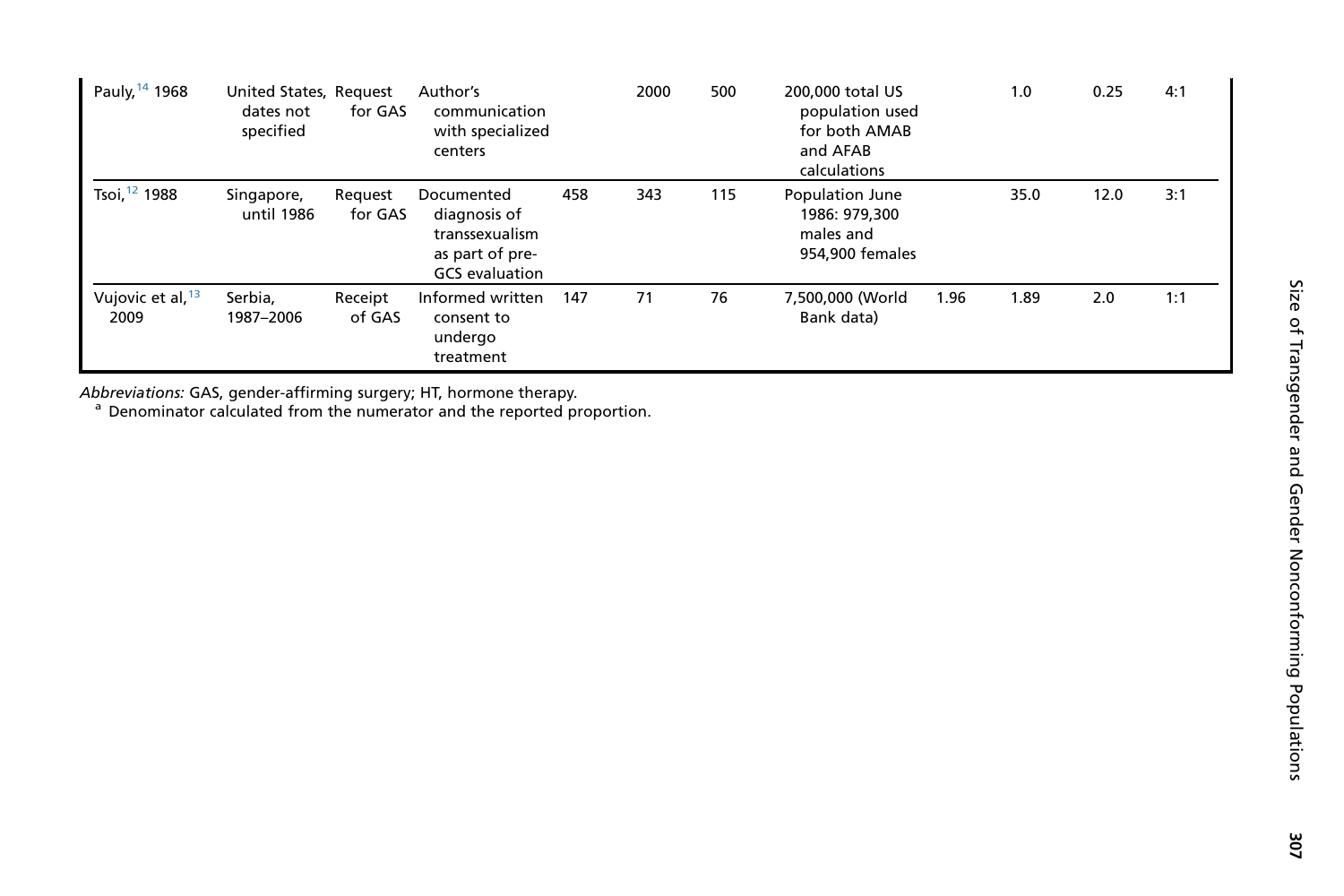<span id="page-5-0"></span>

|                                                    |                                                             |                                                                                                  |                                                                                                                                                                                  | <b>Numerator</b> |                                                                                            |                                                                                                                                                          |                                                                                                | Proportion (per 100,000)               | Ratio       |             |                      |  |
|----------------------------------------------------|-------------------------------------------------------------|--------------------------------------------------------------------------------------------------|----------------------------------------------------------------------------------------------------------------------------------------------------------------------------------|------------------|--------------------------------------------------------------------------------------------|----------------------------------------------------------------------------------------------------------------------------------------------------------|------------------------------------------------------------------------------------------------|----------------------------------------|-------------|-------------|----------------------|--|
| Reference                                          | <b>Location: Time Period Case Definition</b>                |                                                                                                  | Source of<br><b>Numerator</b>                                                                                                                                                    | <b>Total</b>     | <b>AMAB</b>                                                                                | <b>AFAB</b>                                                                                                                                              | Source and Size of<br><b>Denominator</b>                                                       | <b>Total</b>                           | <b>AMAB</b> | <b>AFAB</b> | AMAB/<br><b>AFAB</b> |  |
| et al, <sup>24</sup> 2010                          | Ahmadzad-Asl, Iran, 2002-2009                               | <b>GID diagnosis</b><br>DSM-IV-TR                                                                | Tehran Psychiatric<br>Institute                                                                                                                                                  | 281              | 138                                                                                        | 143                                                                                                                                                      | Center of Statistics of 0.7<br>Iran, population<br>aged 15-44:<br>39,526,948                   |                                        | 0.69        | 0.74        | 0.96:1               |  |
| Baba et al, <sup>23</sup><br>2011                  | Hokkaido, Japan,<br>December 2003-<br>January 2010          | GID diagnosis ICD-10<br>and DSM-IV                                                               | Sapporo Medical<br>University<br>Hospital                                                                                                                                        | 342              | 104                                                                                        | 238                                                                                                                                                      | Native Japanese<br>Hokkaido residents:<br>5.500.000                                            |                                        | 3.97        | 8.2         | 1:2                  |  |
| Becerra-<br>Fernández<br>et al, <sup>29</sup> 2017 | <b>Autonomous Region</b><br>of Madrid (Spain),<br>2007-2015 | ICD-10 and/or gender Patients referred to 1171<br>identity disorder<br>based on the<br>DSM-IV-TR | the GIU at the<br>Hospital<br>Universitario<br>Ramon y Cajal<br>(Madrid)                                                                                                         | 368<br>803       |                                                                                            | Official population in 22.1<br>the autonomous<br>region of Madrid<br>>15 year old in<br>2015: 5,310,409<br>(2,516,147 males<br>and 2,794,262<br>females) |                                                                                                | 31.2                                   | 12.9        | 2.2:1       |                      |  |
| Blosnich<br>et al, 34 2013                         | VA system, United<br>States, 2002-2011                      | GID diagnosis ICD-9<br>codes 302.85 (GID)<br>or 302.6 (GID NOS)                                  | Confirmed GID<br>diagnosis in VHA, 2011: 1329<br>FY 2000-2011                                                                                                                    | 2002: 569        |                                                                                            |                                                                                                                                                          | Total VHA patients:<br>4,544,353 (2002),<br>5,795,165 (2011)                                   | 2002: 12.5<br>2011: 22.9               |             |             |                      |  |
| Esteva et al, $20$<br>2006                         | Andalucía, Spain,<br>1999-2004                              | <b>GID diagnosis</b>                                                                             | Regional gender<br>identity disorder<br>unit                                                                                                                                     |                  | 243                                                                                        | 148                                                                                                                                                      | Regional Population:<br>2,359,223 males and<br>2,276,923 females <sup>a</sup>                  |                                        | 10.3        | 6.5         | 1.64:1               |  |
| Gómez Gil<br>et al, $^{21}$<br>2006                | Catalonia, Spain,<br>1996-2004                              | ICD-10 F64.0<br>(transsexualism)                                                                 | Psychiatric and<br>Catalonia: Catalonia: Catalonia:<br>113<br>48<br>Psychology<br>Institute at the<br>Barcelona: Barcelona:<br>Barcelona<br>100<br>45<br>Hospital, 1996-<br>2004 |                  | 2,376,538 males<br>2,308,611 females<br>Barcelona:<br>1,996,708 males<br>1,776,269 females |                                                                                                                                                          | Catalonia:<br>4.8<br>Barcelona:<br>5.5                                                         | Catalonia:<br>2.1<br>Barcelona:<br>2.5 | 2.6:1       |             |                      |  |
| Hoenig &<br>Kenna, <sup>19</sup><br>1974           | England and Wales,<br>1958-1968                             | GID                                                                                              | Royal Infirmary<br>Manchester at the<br>University<br>Department of<br>Psychiatry                                                                                                | 66               | 49                                                                                         | 17                                                                                                                                                       | Manchester<br>population June 30,<br>1970: 3,498,700<br>(1,652,000 males<br>1,846,700 females) | 1.9                                    | 2.9         | 0.9         | 3.25:1               |  |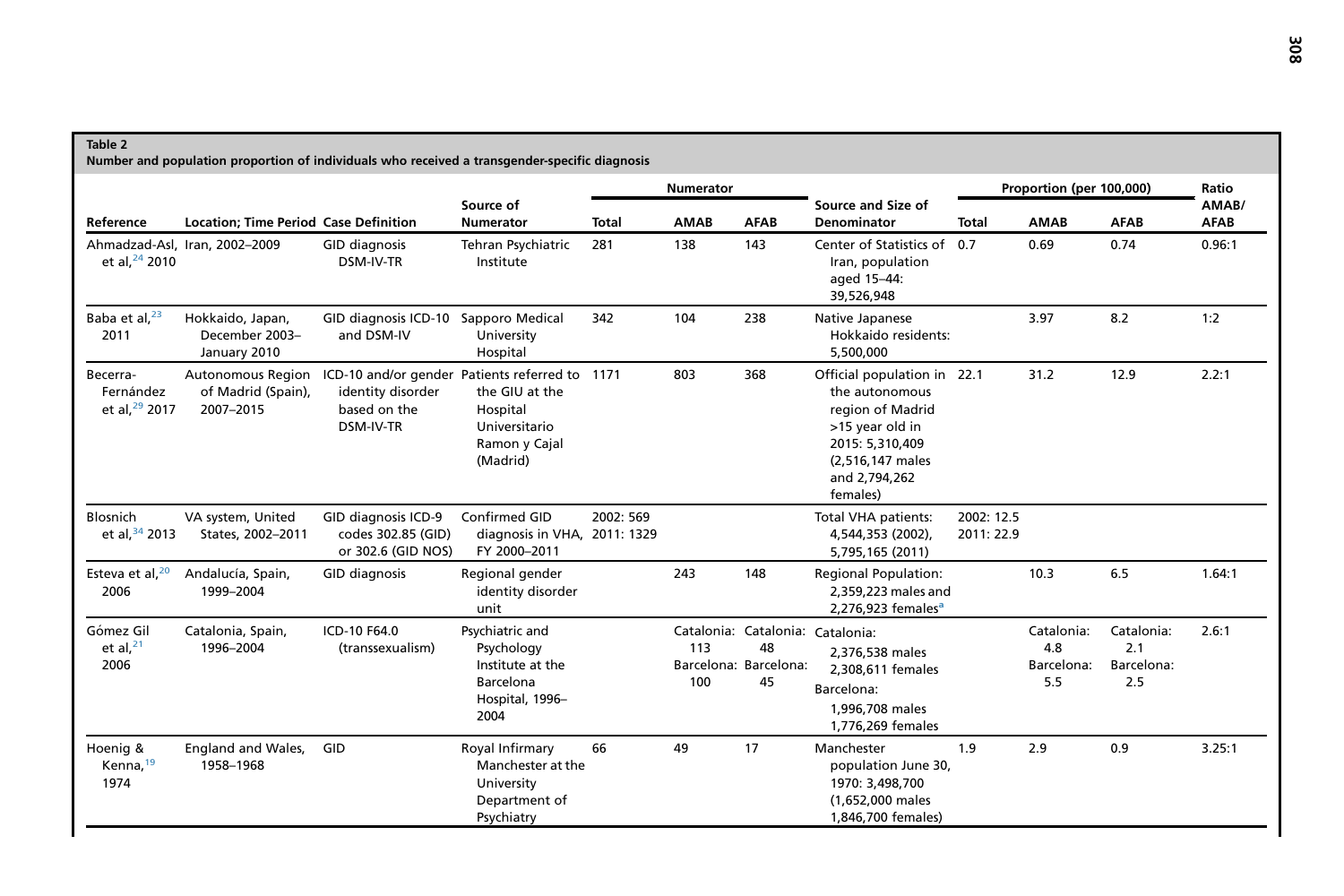| Hwu et al, $32$<br>1989            | Taiwan, 1982-1986                                 | Diagnostic Interview Multistage random Taipei: 3<br>Survey  | sampling method Small                                                                                 | towns: 6<br>Rural<br>villages: 3 |     |                | Taipei: 5000<br>Small towns: 3000<br>Rural villages; 3000                                                 | Taipei: 60<br>Small<br>towns:<br>200<br>Rural<br>villages:<br>30               | Taipei: 40<br>Small<br>towns: 0<br>Rural<br>villages: 0 | Taipei: 80<br>Small towns:<br>420<br>Rural villages:<br>70 | Taipei: 1:2                |
|------------------------------------|---------------------------------------------------|-------------------------------------------------------------|-------------------------------------------------------------------------------------------------------|----------------------------------|-----|----------------|-----------------------------------------------------------------------------------------------------------|--------------------------------------------------------------------------------|---------------------------------------------------------|------------------------------------------------------------|----------------------------|
| Judge et al, <sup>25</sup><br>2014 | Ireland, 2005-2014                                | GID, DSM-IV/V                                               | GD clinic referrals<br>2005-2014                                                                      | 218                              |     |                | 2011 census reports:<br>total 3,205,882 <sup>a</sup>                                                      | 6.8                                                                            | 9.88                                                    | 3.6                                                        | 2.7:1                      |
| Kauth et al, 35<br>2014            | VA system, US,<br>2006-2013                       | GID diagnosis ICD-9<br>codes 302.85,<br>302.6, 302.5        | Confirmed GID<br>diagnosis VHA, FY<br>2006-2013                                                       | 2567                             |     |                | <b>VHA</b> enrollees:<br>7,809,269                                                                        |                                                                                | 32.9                                                    |                                                            |                            |
| O'Gorman, 31<br>1982               | Northern Ireland,<br>dates not specified          | GID                                                         | Clinic based, $>14$ y 28                                                                              |                                  | 21  | $\overline{7}$ | Northern Ireland<br>population:<br>1,500,000                                                              | 1.9                                                                            |                                                         |                                                            | 3:1                        |
| Okabe et al, <sup>22</sup><br>2008 | Japan, April<br>1997-October 2005                 | GID, DSM-IV                                                 | GID Clinic- Okayama 579<br>University<br>Hospital                                                     |                                  | 349 | 230            | Inhabitants of<br>Western Japan,<br>estimated at<br>40,000,000                                            |                                                                                | 0.9                                                     |                                                            | 1.5:1                      |
| Quinn et al, 36<br>2017            | Kaiser Permanente.<br>United States,<br>2006-2014 | Transgender-specific<br>diagnoses and<br>free-text keywords | <b>Electronic medical</b><br>records at Kaiser<br>Permanente sites<br>in Georgia,<br>NoCal, and SoCal |                                  |     |                | All members enrolled 2006<br>in a given year                                                              | GA: 3.5<br>SoCal: 5.5<br>NoCal: 17<br>2014<br>GA: 38<br>SoCal: 44<br>NoCal: 75 |                                                         |                                                            | 2006: 1.7:1<br>2014: 1.7:1 |
| Ross et al, <sup>27</sup><br>1981  | Australia, 1976-1978 Transsexual                  |                                                             | Questionnaires to<br>registered<br>psychiatrists                                                      | 243                              | 209 | 34             | Australia's population 2.4<br>on June 31, 1978:<br>10,616,188 <sup>a</sup>                                |                                                                                | 4.2                                                     | 0.7                                                        | 6.1:1                      |
| Stefansson<br>et al, $33$<br>1991  | Iceland, 1931-1986                                | "Transsexual"<br>diagnosis                                  | Diagnostic interview 1<br>schedule                                                                    |                                  |     |                | 862 persons<br>representing half of<br>the 1931 birth<br>cohort in Iceland<br>(441 males, 421<br>females) | 100                                                                            |                                                         |                                                            |                            |
|                                    |                                                   |                                                             |                                                                                                       |                                  |     |                |                                                                                                           |                                                                                |                                                         | (continued on next page)                                   |                            |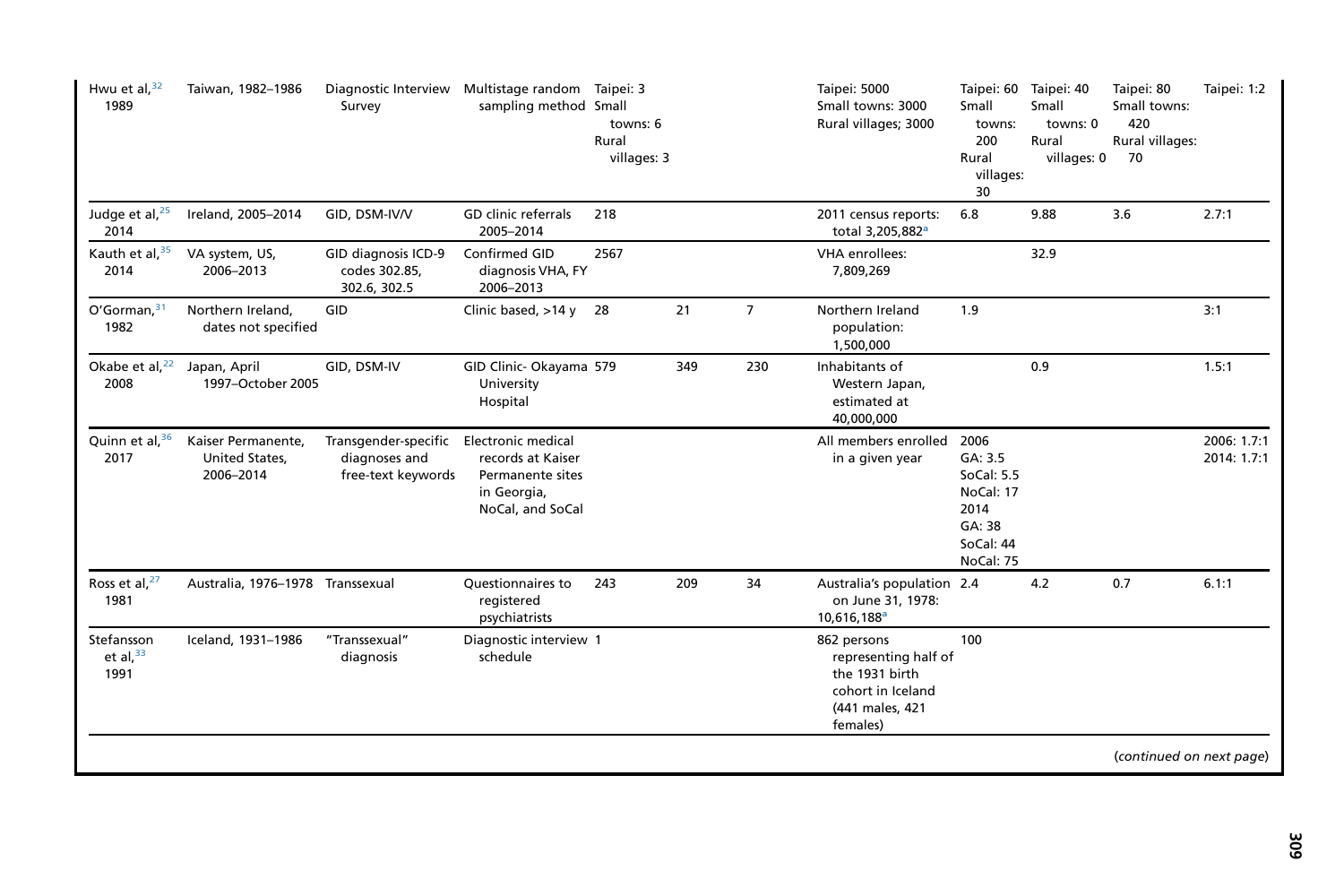## <span id="page-7-0"></span>Table 2

| (continued)                      |                                              |                            |                                                                                 |                  |             |             |                                                                                                     |                          |             |             |                      |
|----------------------------------|----------------------------------------------|----------------------------|---------------------------------------------------------------------------------|------------------|-------------|-------------|-----------------------------------------------------------------------------------------------------|--------------------------|-------------|-------------|----------------------|
|                                  |                                              |                            |                                                                                 | <b>Numerator</b> |             |             |                                                                                                     | Proportion (per 100,000) | Ratio       |             |                      |
| Reference                        | <b>Location; Time Period Case Definition</b> |                            | Source of<br><b>Numerator</b>                                                   | <b>Total</b>     | <b>AMAB</b> | <b>AFAB</b> | Source and Size of<br><b>Denominator</b>                                                            | <b>Total</b>             | <b>AMAB</b> | <b>AFAB</b> | AMAB/<br><b>AFAB</b> |
| Wålinder, 26<br>1968             | Sweden, as of 1965                           | GID                        | Survey of<br>psychiatrists                                                      | 110              |             |             | Not stated, estimate:<br>6,272,886 <sup>a</sup>                                                     | 1.9                      | 2.7         | 1.0         | 2.5:1                |
| Wiepjes<br>et al, $30$<br>2018   | Amsterdam,<br>1972-2015                      | ICD-9 and ICD -10<br>codes | Medical files of all<br>people who<br>attended the<br>gender identity<br>clinic | 6793             | 4432        | 2361        | Total population of<br>people at least<br>16 years old in the<br>Netherlands in<br>2015: 13,870,426 | 27.7                     | 36.4        | 19.3        | 1.9:1                |
| Wilson<br>et al, $^{28}$<br>1999 | Scotland, 1998                               | GD                         | Questionnaires to<br>general medical<br>practices                               | 273              | 218         | 55          | Registered patients<br>$>15$ y of age:<br>3,336,261<br>(1,622,090 males<br>1,714,171 females)       | 8.2                      | 13.4        | 3.2         | 4:1                  |

Abbreviations: DSM, diagnostic and statistical manual of mental disorders; GD, gender dysphoria; GID, gender identity disorder; ICD, international classification of diseases; NoCal, Northern California; SoCal, Southern California; VHA, veterans health administration.

<sup>a</sup> Denominator calculated from the numerator and the reported proportion.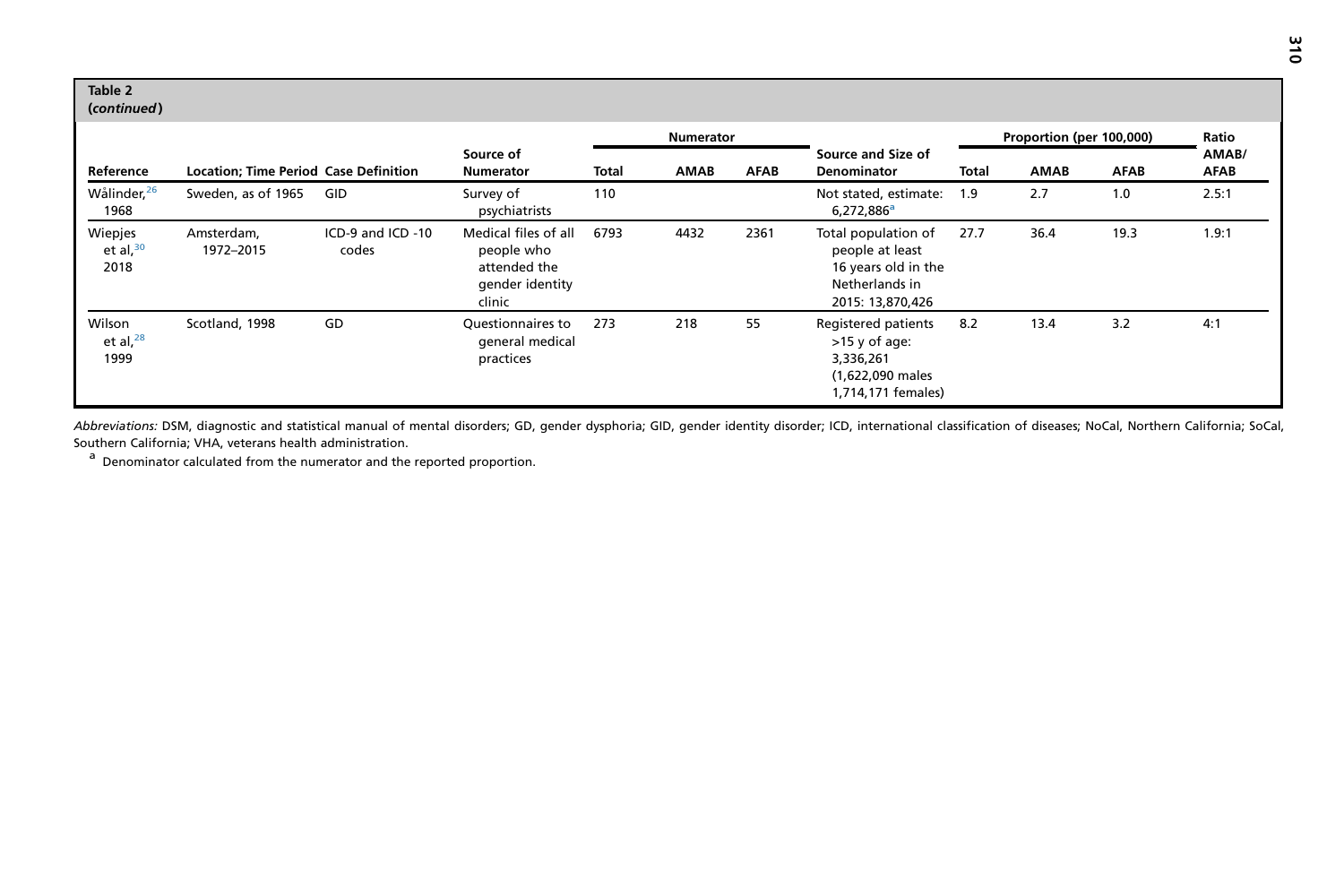administered site-specific versions of the Diagnostic Interview Schedule by the US National Institute of Mental Health. Although these studies were conducted several decades ago and may no longer be applicable, both reported proportions (range, 30–100 per 100,000) that exceeded those obtained from clinics or from surveys of health care providers. Note, however, that the estimates in both studies were statistically imprecise because they were based on small sample sizes and identified few TGNC people.

Several studies estimated proportions of TGNC people among individuals enrolled in health care systems. Blosnich and colleagues $34$  used Veterans Health Administration electronic medical records from 2000 through 2011. The numerator for the study included individuals that had received an International Classification of Diseases-9th edition diagnostic code of either 302.85 (gender identity disorder) or 302.6 (gender identity disorder not otherwise specified). Using the Veterans Health Administration data and electronic record database to define the denominator, the authors reported prevalence estimates for different years starting in 2002. The 2002 estimate was 12.5 per 100,000 and the proportion reported in 2011 was 22.9 per 100,000. In a more recent similarly designed VA-based study the numerator was expanded to include International Classification of Diseases-9th edition code 302.5 (transsexualism). The proportion of TGNC veterans in 2013 was 32.9 per 100,000.<sup>[35](#page-17-0)</sup>

Another health systems–based study evaluated electronic medical records data at Kaiser Permanente sites in Georgia, Northern California, and Southern California.<sup>[36](#page-17-0)</sup> The numerator was ascertained using step-wise methodology, which involved computerized searches of diagnostic codes supplemented by a review of free text to identify TGNC individuals. The proportions of TGNC Kaiser Permanente enrollees increased over time at each of the three participating sites. In 2006, the estimates per 100,000 enrollees were 3.5, 5.5, and 17 in Georgia, Southern California, and Northern California, respectively; however, by 2014, the corresponding estimates increased to 38, 44, and 75.

#### PROPORTIONS OF ADULTS WITH SELF-REPORTED TRANSGENDER AND GENDER NONCONFORMING IDENTITY

Nine studies listed in [Table 3](#page-9-0) used survey-based data to estimate the proportion of adults (persons older than age 18 years) who self-identified as TGNC. $37-45$  The use of self-report greatly increased the likelihood that an individual would meet the criteria for inclusion in the numerator. The resulting proportions were also orders of magnitude higher and thus could be expressed as percentages.

In the United States, several studies took advantage of the Behavioral Risk Factor Surveillance Study (BRFSS), an annual telephone survey conducted in all 50 states and US territories.<sup>37-40</sup> One of the earliest BRFSS-based studies analyzed data collected between 2007 and 2009 in the State of Massachusetts.<sup>[37](#page-17-0)</sup> The survey was administered to 28,662 adults, and contained the following module: "Some people describe themselves as transgender when they experience a different gender identity from their sex at birth. For example, a person born into a male body, but who feels female or lives as a woman. Do you consider yourself to be transgender?" A total of 131 participants responded "yes" to that question, corresponding to a proportion of 0.5%.

In 2014, the same BRFSS question was adopted by 19 states and the territory of Guam. Across all participating sites, TGNC individuals made up 0.53%.<sup>[38](#page-17-0)</sup> An additional analysis of the same data estimated the proportion of TGNC population for the entire US by extrapolating data from the 20 participating sites.<sup>[39](#page-17-0)</sup> The missing information for states and territories that did not inquire about TGNC status was imputed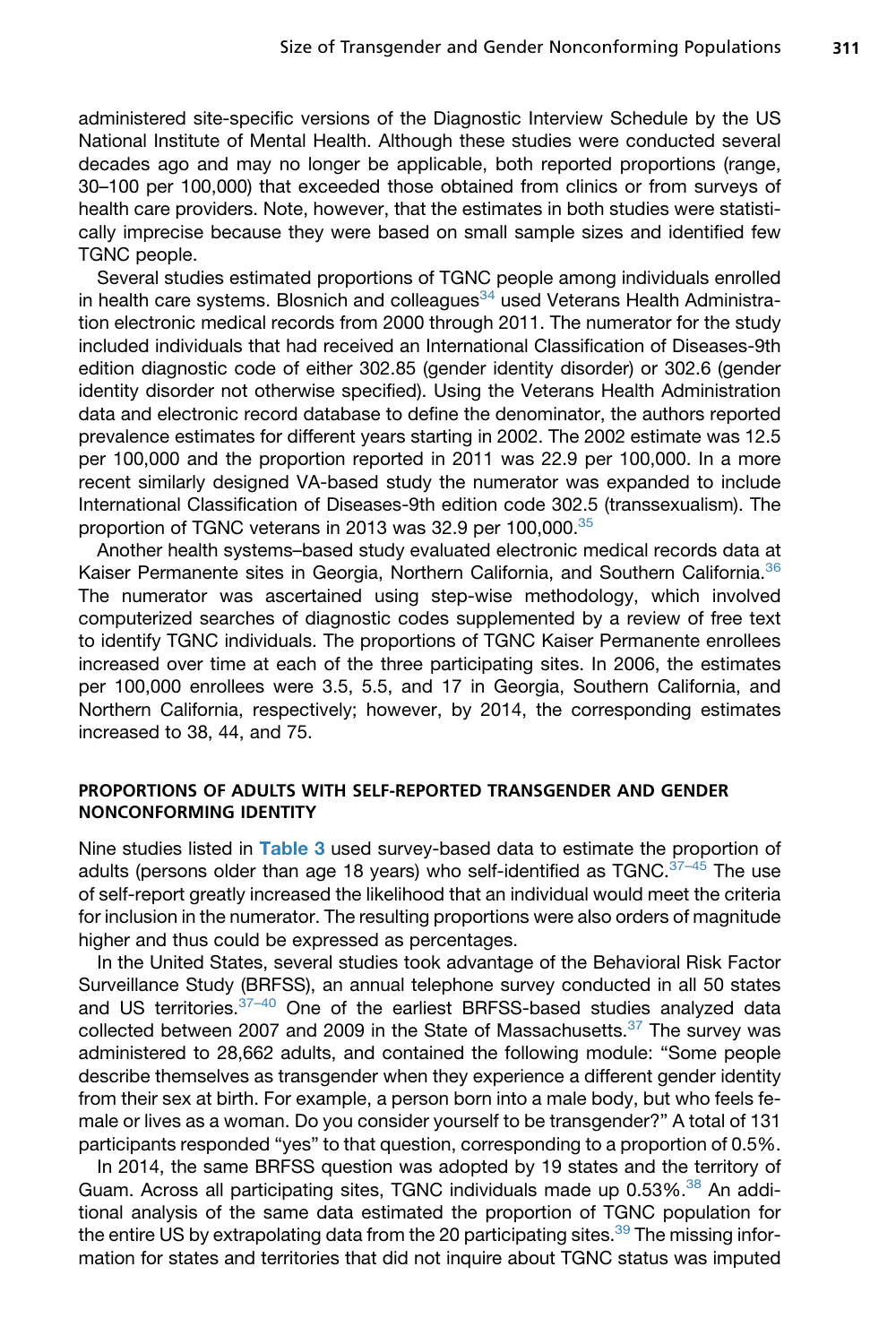#### <span id="page-9-0"></span>Table 3

Number and population proportion of adults who self-reported transgender identity and gender nonconformity

|                            | <b>Location</b> ; Time |                                                          | Source of                                                                                     |                   | <b>Numerator</b> |             | Size of                                                                              | Proportion<br>(per 100,000)       |      |      | Ratio<br>AMAB/ |
|----------------------------|------------------------|----------------------------------------------------------|-----------------------------------------------------------------------------------------------|-------------------|------------------|-------------|--------------------------------------------------------------------------------------|-----------------------------------|------|------|----------------|
| Reference                  | Period                 | <b>Case Definition</b>                                   | <b>Numerator</b>                                                                              | Total             | <b>AMAB</b>      | <b>AFAB</b> | Denominator                                                                          | <b>Total</b>                      |      |      | AMAB AFAB AMAB |
| Ahs et al, 44<br>2018      | Stockholm<br>County,   | Desire to undergo Stockholm<br>treatment                 | <b>Public Health</b>                                                                          | 121               | 60               | 61          | 50, 157; 21, 586<br>males and                                                        | 500                               | 600  | 400  | 1:1            |
|                            | Sweden,<br>2014        | Feeling as person<br>of different sex                    | Cohort study<br>questionnaire                                                                 | 770               | 309              | 461         | 28,571<br>females                                                                    | 2300                              | 2100 |      | 2500 1:1.49    |
|                            |                        | Desire to be<br>treated as<br>person of<br>different sex |                                                                                               | 779               | 218              | 561         |                                                                                      | 2800                              | 2000 | 3500 | 1:2.57         |
| Conron et al, $37$<br>2012 | 2007-2009              | Massachusetts, Self-identity as<br>transgender           | Massachusetts<br><b>BRFSS</b><br>2007-2009                                                    | 131               |                  |             | 28,176                                                                               | 500                               |      |      |                |
| Crissman et al, 38<br>2017 | United States,<br>2014 | Self-identity as<br>transgender                          | Annual cross-<br>sectional<br>telephone<br>survey in<br>all US states<br>and 3<br>territories | <b>Trans: 691</b> |                  | 212         | TGNC: 807 Trans: 363 Trans: 151,456 (62,086<br>cis-males,<br>886,679<br>cis-females) | TGNC 530 581<br><b>Trans: 456</b> |      | 238  | 2.4:1          |
| Flores et al, $39$<br>2016 | United States,<br>2014 | Self-identity as<br>transgender                          | BRFSS, in all<br>US states<br>and 3 US<br>territories                                         | 1,400,000         |                  |             | 233,333,333 <sup>a</sup>                                                             | 600                               |      |      |                |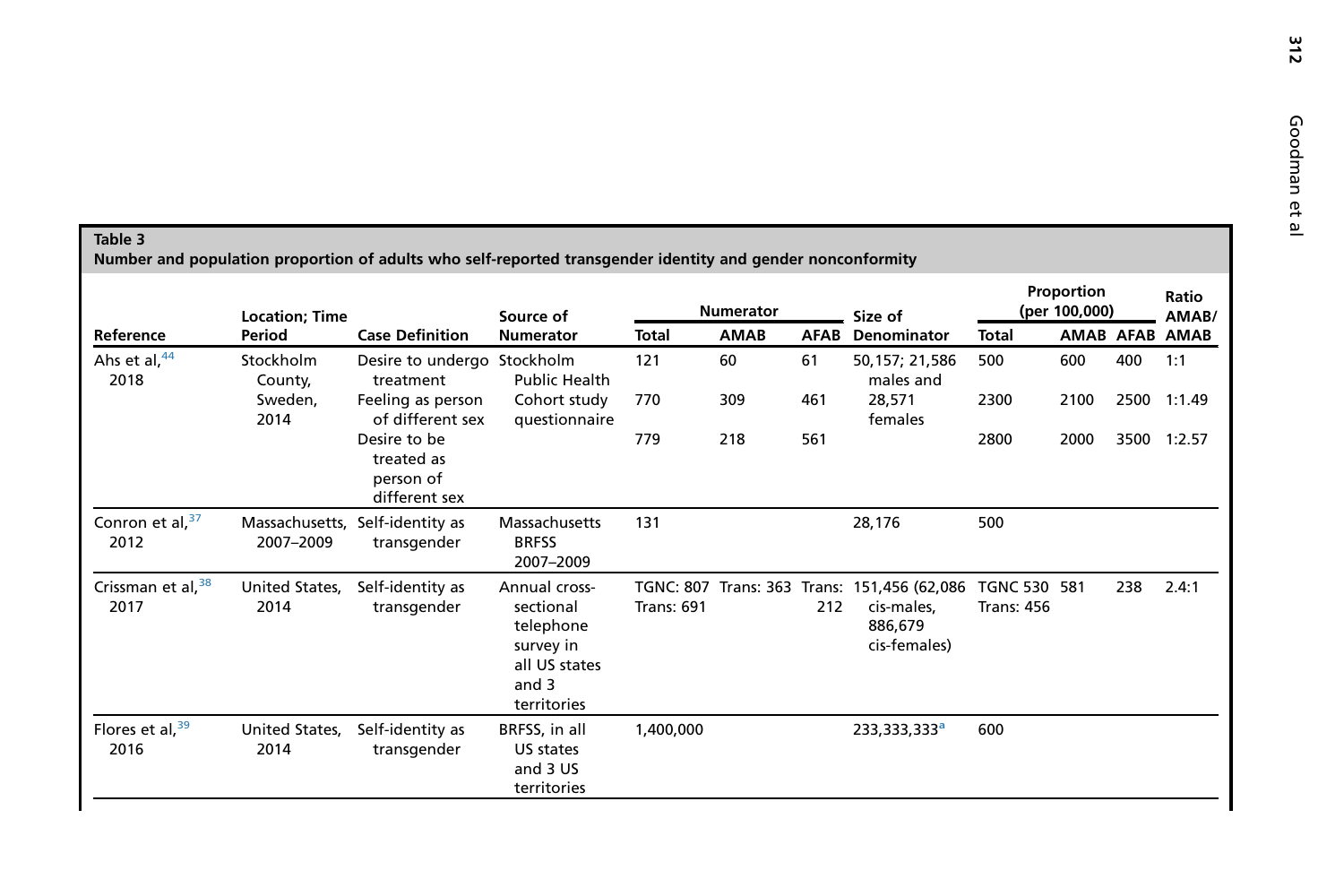<span id="page-10-0"></span>

| Gates, 40 2011                         | California,<br>2003-2009            | Self-identity as<br>transgender      | 2009 California<br>Health<br>Interview<br>Survey, 2003<br><b>CA LGBT</b><br>Tobacco<br>Survey | 49 |    |     | 47,614 survey<br>participants<br>in the<br>California<br>Health<br>Interview<br>Survey | 100  |      |          |       |
|----------------------------------------|-------------------------------------|--------------------------------------|-----------------------------------------------------------------------------------------------|----|----|-----|----------------------------------------------------------------------------------------|------|------|----------|-------|
| Kuyper & Wijsen, <sup>42</sup><br>2014 | Netherlands,<br>2013                | Incongruent<br>gender identity       | Sexual Health<br>Survey                                                                       |    | 48 | 16  | 8064                                                                                   |      | 600  | 200      | 3:1   |
| Lai et al. <sup>45</sup> 2010          | Taiwan,<br>University,<br>2003-2004 | Self-reported<br>gender<br>dysphoria | Adult Self-Report 225<br>Inventory-4,<br>DSM-IV<br>referenced<br>rating                       |    | 49 | 176 | 5010 (2585<br>males, 2425<br>females)<br>first-year<br>college<br>students             | 4500 | 1900 | 7300 1:3 |       |
| Reisner et al, $41$<br>2014            | United States,<br>2010              | Self-identity as<br>transgender      | Growing Up<br><b>Today Study</b>                                                              | 26 | 10 | 16  | 7831 (2605<br>males, and<br>5226 females)                                              | 330  | 380  | 310      |       |
| Van Caenegem<br>et al, $43$ 2015       | Flanders,<br>Belgium,<br>2011-2012  | Incongruent<br>gender identity       | Sexual Health<br>Survey                                                                       | 13 | 7  | 6   | 1799                                                                                   | 722  | 783  | 662      | 1.2:1 |

Abbreviations: BRFSS, behavioral risk factor surveillance survey; DSM, diagnostic and statistical manual of mental disorders.<br>a Denominator calculated from the numerator and the reported proportion.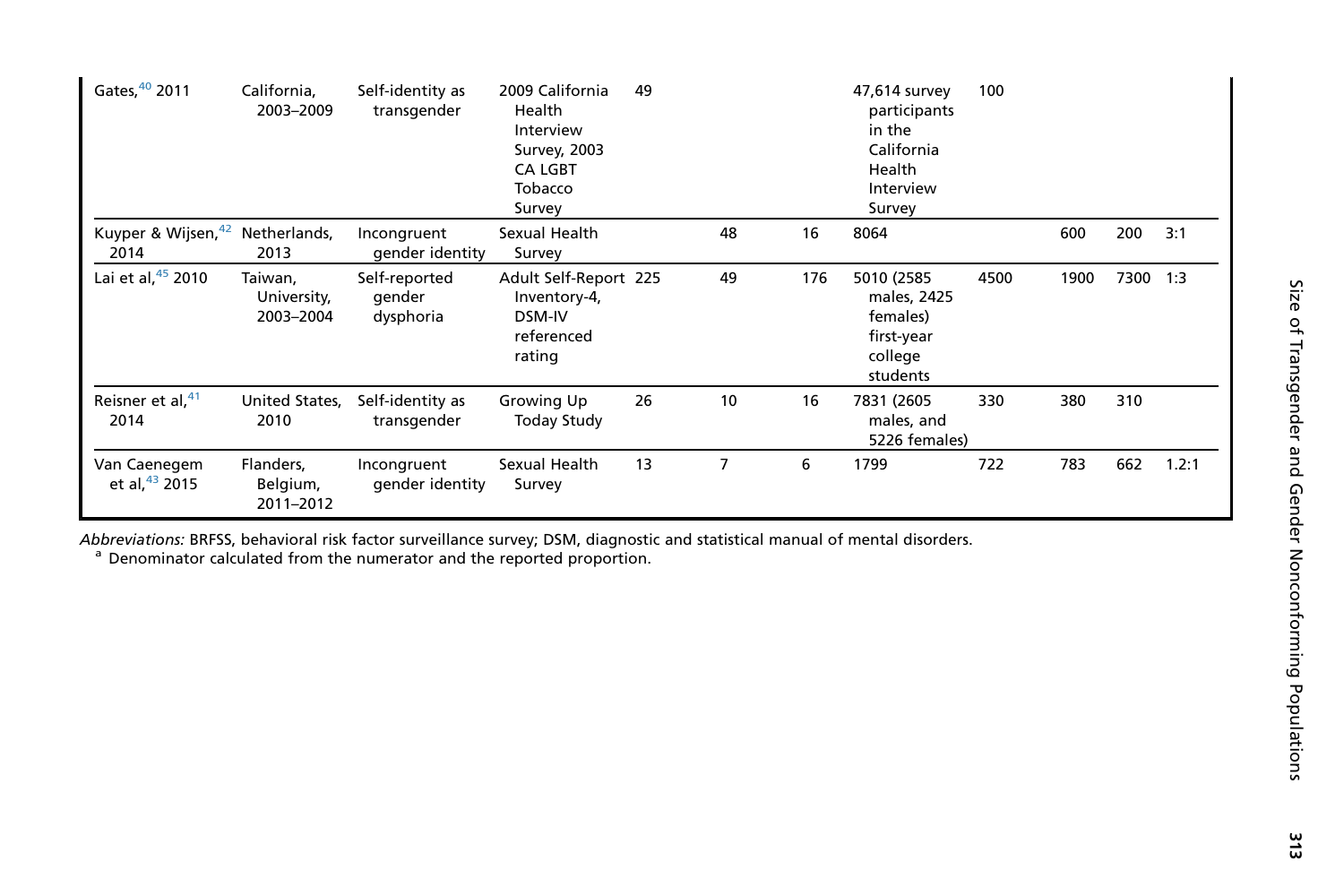using multilevel statistical models. Based on these calculations, the estimated number of TGNC adults residing in the United States in 2014 was approximately 1.4 million, which constitutes 0.6% of the total population (or 600 per 100,000). The statespecific estimates ranged from 0.3% to 0.8% in North Dakota and Hawaii, respectively.

Using the Growing Up Today prospective cohort study of US young adults, a 2010 survey implemented a two-step approach by inquiring about sex assigned at birth, and asking about the participants' self-described gender identity. $41$  The response options were "female," "male," "transgender, "and "do not identify as female, male or transgender." Of the 7831 survey respondents, 26 (0.33%) identified as having a gender identity that differed from the assigned (natal) sex. Of those, seven (0.09%) were cross-sex identified; five (0.06%) self-described as transgender; and 14 (0.18%) did not identify as female, male, or transgender. These data indicate that when assessing proportion of TGNC people it is important to include nonbinary measures especially among younger adults.

Kuyper and Wijsen<sup>[42](#page-17-0)</sup> estimated the proportion of TGNC people among adolescent and adult residents of the Netherlands using Internet-based data collection. The study sample included 8064 participants who were asked questions regarding gender identity and gender dysphoric feelings (defined as ambivalent or incongruent gender identity, dislike of body characteristics, or wish to obtain treatment). The analysis of the data yielded proportions of 0.6% for AMAB and 0.2% among AFAB; however, the response rate was low (20%).

A similar study estimated proportion of TGNC people among residents of the Flan-ders region in Belgium.<sup>[43](#page-18-0)</sup> Eligible participants were randomly selected from the Belgian National Register and 1799 (48%) completed the survey. Information pertaining to gender identity and gender expression was collected via a computer-assisted personal interview. Using a five-point Likert scale, the participants were asked to score the following statements: "I feel like a woman," and "I feel like a man." A person was considered gender ambivalent if the same answer (eg, a 1 or a 2) was given to both statements. Gender incongruence was defined as a lower score assigned to the natal sex than to the other sex. Using these definitions, the prevalence of gender incongruence was estimated to be 0.7% for AMAB and 0.6% for AFAB. The corresponding estimates for gender ambivalence among AMAB and AFAB were even higher: 2.2% and 1.9%, respectively.

A study of Taiwanese university students conducted interviews with 5010 partici-pants using the Adult Self-Report Inventory-4 instrument.<sup>[45](#page-18-0)</sup> Self-reported "gender dysphoria" was determined based on a response to the statement "I wish I was the opposite sex." Responses "often" and "very often" were interpreted as evidence of gender dysphoria. The use of this rather loose definition produced high estimated proportions of TGNC people: 7% for AFAB and 1.9% for AMAB.

A recent population-based study evaluated proportion of TGNC people among 50,157 adults residing in Stockholm County, Sweden.<sup>[44](#page-18-0)</sup> The numerator was determined by asking "I would like hormones or surgery to be more like someone of a different sex." Two additional items were designed to identify individuals experiencing gender incongruence: "I feel like someone of a different sex," and "I would like to live as or be treated as someone of a different sex." Responses to each item followed a fourpoint Likert scale. Using weighting to account for stratified sampling design, the authors reported that the desire for hormone therapy or gender-affirming surgery was reported by 0.5% of participants. Participants who expressed feeling like someone of a different sex and those who wanted to live or be treated as a person of another sex constituted 2.3% and 2.8% of the total sample, respectively.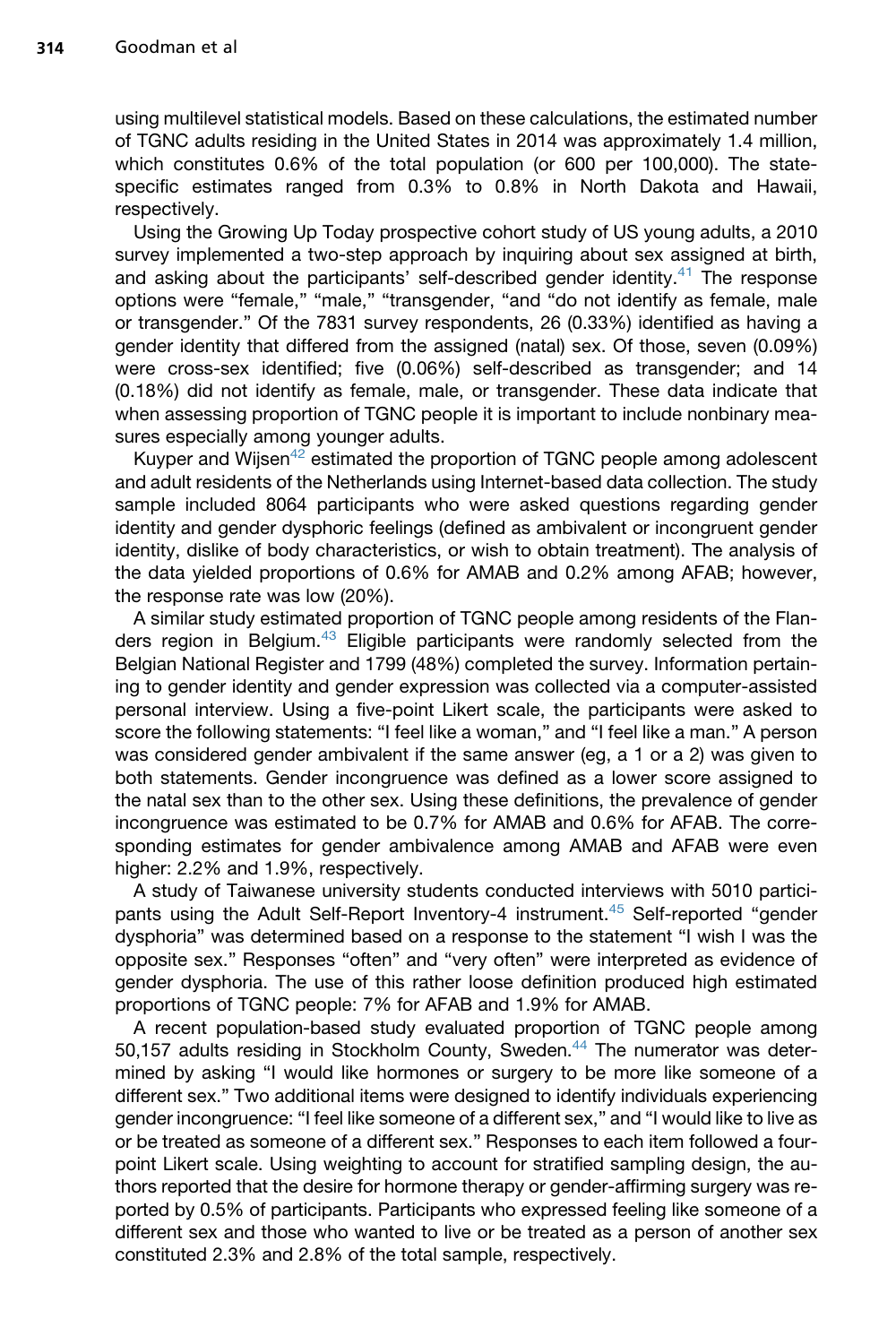#### PROPORTIONS OF CHILDREN AND ADOLESCENTS WITH SELF-REPORTED TRANSGENDER AND GENDER NONCONFORMING IDENTITY

The literature on the proportion of TGNC youth (persons younger than 19 years of age) in the general population is sparse. Four recent studies examined this question by conducting surveys among school children ([Table 4](#page-13-0)).  $46-49$ 

Almeida and colleagues<sup>[46](#page-18-0)</sup> used data from the 2006 survey of 9th to 12th grade students in Boston public schools. The survey participants were asked whether they considered themselves transgender (yes, no, do not know), although the precise definition of "transgender" is not given." Of the 1032 complete surveys administered at 18 schools, 17 (1.6%) indicated that the respondents self-identified as transgender. Eleven of the 17 transgender adolescents reported "female as their sex"; this presumably corresponds to the AMAB/AFAB ratio of 1.8:1.

A 2012 national cross-sectional survey in New Zealand collected information on TGNC status among 8166 high school students. $47$  The numerator was based on the responses to the question "Do you think you are transgender? This is a girl who feels like she should have been a boy, or a boy who feels like he should have been a girl (eg, Trans, Queen, Fa'faffine, Whakawahine, Tangata ira Tane, Genderqueer)?" The question about TGNC status was preceded by the question "What sex are you?" (with binary response options). A total of 96 students (1.2%) self-identified as TGNC, and 202 (2.5%) reported they were not sure. The AMAB/AFAB ratio for TGNC participants was 1:1.2 and the corresponding estimates for those who responded not sure was 1:1.5. Only about one-third of TGNC participants reported having disclosed their TGNC status.

The most recent of the available publications reported the results of the 2016 survey conducted among 9th and 11th grade students in Minnesota.[48](#page-18-0) The data included information on 80,929 survey respondents; of those 2198 students (2.7%) reported being TGNC with AMAB/AFAB ratio of 1:2. The proportions of TGNC adolescents were higher among racial/ethnic minorities, but similar in metropolitan and nonmetropolitan areas of the state.

Only one study examined the proportion of TGNC children in the younger age group. Shields and colleagues $49$  analyzed the data from a 2011 survey that included 2730 students (grades 6–8) across 22 public middle schools in San Francisco. Thirtythree children self-identified as TGNC based on the question, "What is your gender?" with the response options "female, male, or transgender." The resulting overall proportion of TGNC survey respondents was 1.3%; however, the results by AMAB/ AFAB status were not provided.

#### PROPORTIONS OF PEOPLE REQUESTING LEGAL NAME OR GENDER CHANGES

Three studies calculated proportions of people who applied for or underwent administrative sex or name change. Two of these studies were conducted in Germany, and one used data from New Zealand.

Weitze and Osburg<sup>[50](#page-18-0)</sup> relied on the 1981 German Transsexuals' Act, which allowed applicants to change their name or documented gender. Within 10 years following implementation of the law, the courts issued 683 decrees on first-name changes and 733 rulings on legal affirmation of gender identity. These rulings involved 1199 individuals, of whom 1047 received approval. Based on the adult population of West Germany before reunification, the proportion of individuals who sought change of their legal record was estimated at 2.1/100,000. The AMAB to AFAB ratio of applicants was approximately 3:1. A more recent report extended the work of Weitze and Osberg by evaluating changes in legal sex status between 1991 and 2000 in all of Germany.<sup>[51](#page-18-0)</sup>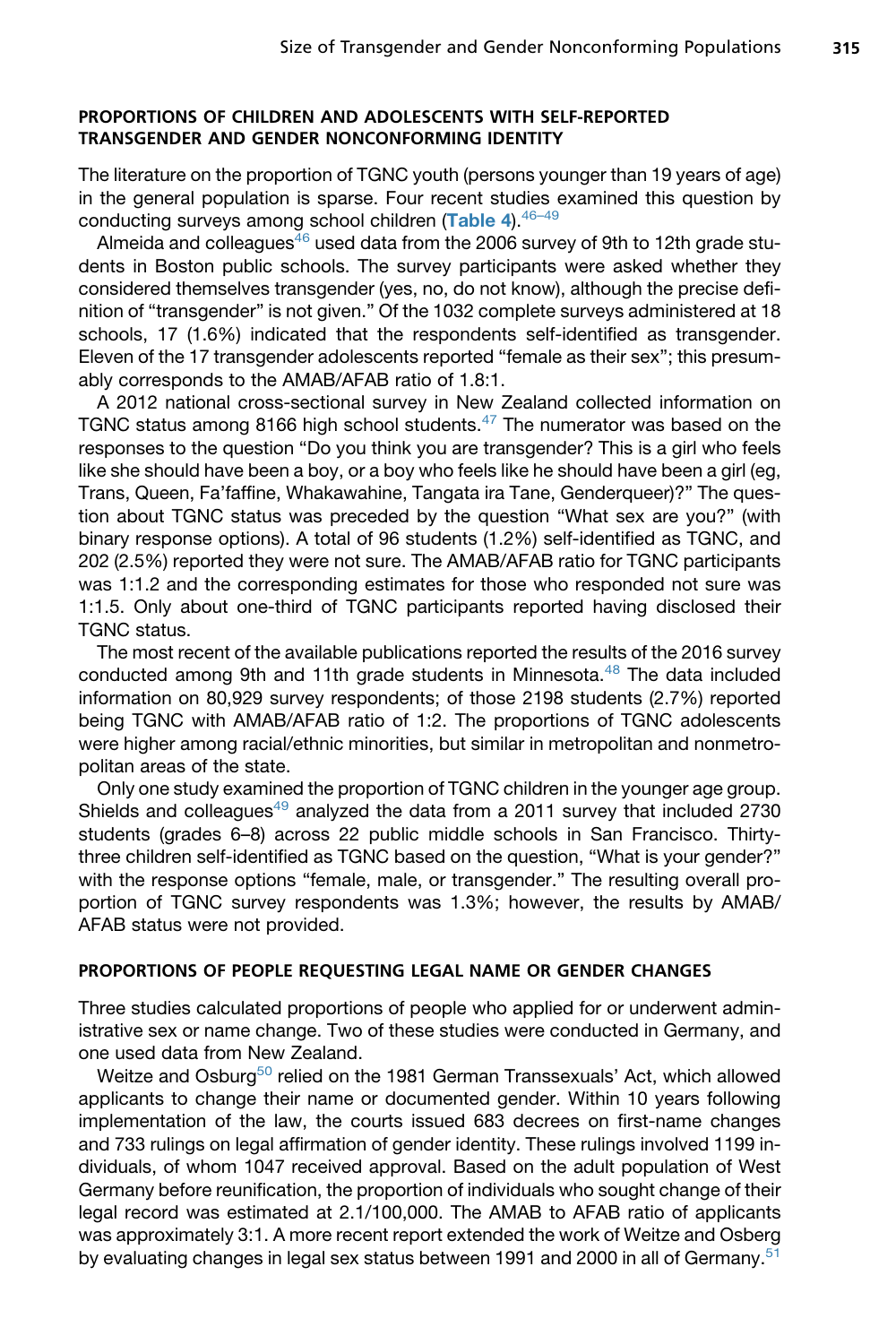31 E

<span id="page-13-0"></span>

| Table 4                                |                                   |                                                                   | Number and population proportion of children and adolescents who self-reported transgender identity and gender nonconformity |                  |             |             |                                    |                        |                |              |              |
|----------------------------------------|-----------------------------------|-------------------------------------------------------------------|------------------------------------------------------------------------------------------------------------------------------|------------------|-------------|-------------|------------------------------------|------------------------|----------------|--------------|--------------|
|                                        | <b>Location; Time</b>             |                                                                   | Source of                                                                                                                    | <b>Numerator</b> |             |             | Size of                            | <b>Proportion (per</b> | Ratio<br>AMAB/ |              |              |
| Reference                              | Period                            | <b>Case Definition</b>                                            | <b>Numerator</b>                                                                                                             | Total            | <b>AMAB</b> | <b>AFAB</b> | <b>Denominator</b>                 | Total                  | <b>AMAB</b>    | <b>AFAB</b>  | AMAB         |
| Almeida<br>et al, <sup>46</sup> 2009   | Boston,<br>Massachusetts.<br>2006 | Self-identity as<br>transgender                                   | <b>Boston Youth</b><br>Survey data                                                                                           | 17               | 11          | 6           | 1032                               | 1600                   |                |              |              |
| Clark et al, 47<br>2014                | New Zealand,<br>2012              | Self-identity as<br>transgender<br>Not sure of<br>gender identity | National survey of<br>secondary school<br>students                                                                           | 96<br>202        | 44<br>82    | 52<br>120   | 8164 (3669 males,<br>4495 females) | 1176<br>2474           | 1157<br>2235   | 1199<br>2670 | 1:1<br>1:1.2 |
| Eisenberg<br>et al, <sup>48</sup> 2017 | Minnesota,<br>2016                | Self-identity as<br>transgender                                   | Minnesota Student<br>Survey                                                                                                  | 2198             |             |             | 80,929                             | 2700                   | 1700           | 3600         | 1:2          |
| Shields et al, 49<br>2013              | United States.<br>2011            | Self-identity as<br>transgender                                   | Youth Risk Behavior<br>Survey of San<br>Francisco middle<br>schools                                                          | 33               |             |             | 2701                               | 1300                   |                |              |              |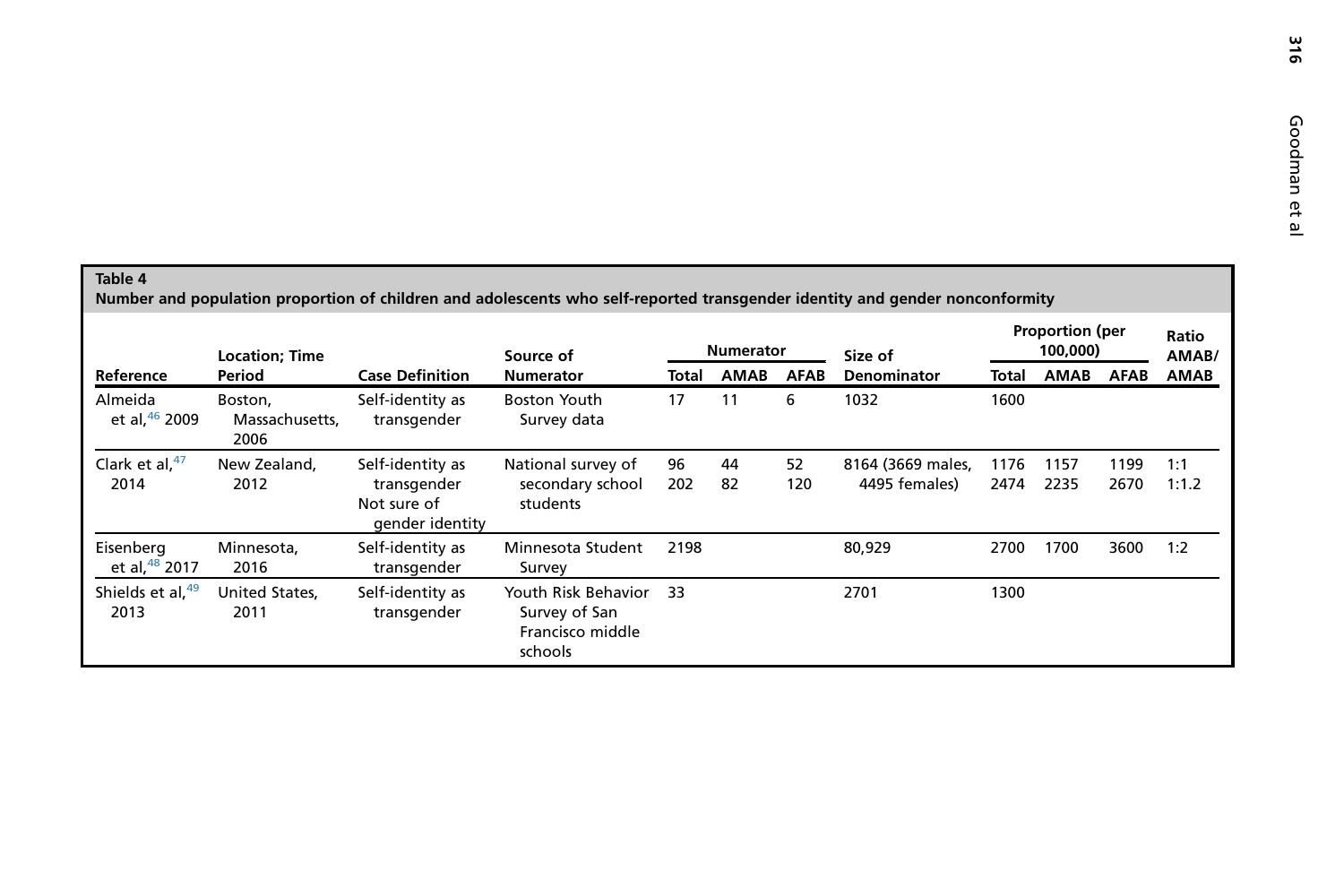The overall proportion of individuals requesting the change was 3.88 per 100,000, using the German population in 2000 as the denominator. The corresponding proportions for AMAB and AFAB were reported to be 4.95 per 100,000 and 2.87 per 100,000, respectively.

In New Zealand, individuals may request a change of their gender marker from "M" or "F" to "X." To determine the frequency of this change, Veale<sup>52</sup> contacted the New Zealand Department of Internal Affairs Passport Office in 2008. A total of 385 such changes were identified. Given the number of passport holders in New Zealand, the proportion of TGNC individuals was calculated as 16 per 100,000 overall, 27 per 100,000 for AMAB, and 4.4 per 100,000 for AFAB.

#### EVALUATION OF TEMPORAL CHANGES

Virtually all studies evaluating secular trends reported dramatic increases in the numbers (and therefore the population proportions) of TGNC people in recent decades. These observations are confirmed independently regardless of the geographic area of interest, TGNC definition, or statistical methodology. For example, frequency of requests to undergo gender-affirming surgery or hormone therapy were reported to increase between 1960 and 2010 in Sweden, $15$  between 1975 and 1992 in the Netherlands,<sup>[53](#page-18-0)</sup> and between 1999 and 2006 in Serbia.<sup>[13](#page-16-0)</sup> Similarly, the proportions of people with documented TGNC status in medical records increased between 1975 and 2015 in the Netherlands,  $30$  between 2007 and 2015 in Spain,  $29$  and between 2002 and 2014 across various health systems in the United States.  $34,36$ 

The temporal changes in the proportion of people who self-identify as TGNC are also evident. For example, Meerwijk and Sevelius<sup>[2](#page-15-0)</sup> summarized data from five different population-based surveys that collect data on TGNC identity in the United States. Although the data were limited to the recent years (2007–2015), a meta-regression analysis demonstrated that the proportion of TGNC respondents increased on average  $0.026\%$  $0.026\%$  $0.026\%$  per year.<sup>2</sup>

Another notable phenomenon is the temporal change in age of presentation. For example, a recent study from Denmark reported that the median age at the time of gender-affirming surgery decreased from 40 years in 1994 to 27 years in 2015.<sup>54</sup> Similar observations were reported more recently with respect to the temporal changes in the median age of the first TGNC-related clinic visit in the Netherlands. $30$ 

The ratio of AFAB/AMAB also seems to be undergoing transition. In a previously cited study of TGNC people enrolled in Kaiser Permanente the composition of the TGNC population also changed over time.<sup>[36](#page-17-0)</sup> Whereas in 2006 the AMAB/AFAB ratio among TGNC health plan members was approximately 1.7:1, in 2014 the same ratio was 1:1.

The temporal change in the AMAB/AFAB ratio may be especially pronounced among TGNC youth. Two groups of researchers in Canada and in the Netherlands compared data from their respective specialized gender identity clinics for the most recent time period (2006–2013) versus earlier years.<sup>55</sup> At both study sites, there was a notable switch in the AMAB/AFAB ratio. In Canada the ratio changed approximately 1.4:1 in the earlier time period to 1:1.7 in the later period. The changes in the Netherlands were reported to be in the same direction.

A similarly designed study conducted in the United Kingdom reported evidence that the AMAB/AFAB ratio among adolescents changed from 1.6:1 in 2009 to 1:2.5 in 2016. The corresponding ratios for children (younger than 12 years of age) changed from 5:1 to approximately 1:1.<sup>[56](#page-18-0)</sup> In an expanded analysis of the same data covering the period from 2000 to 2017, the results were generally the same. $57$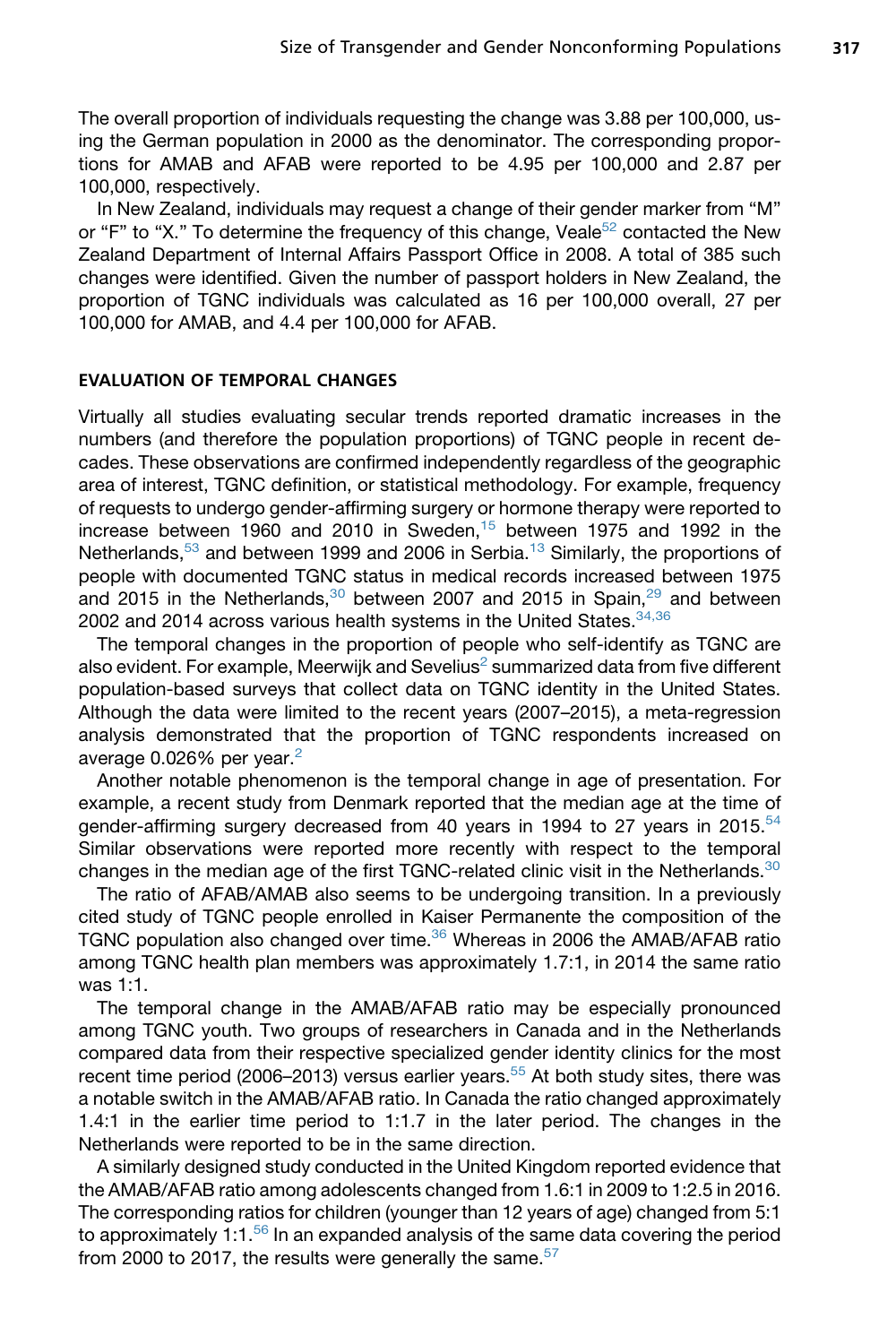#### <span id="page-15-0"></span>**DISCUSSION**

The current literature on the number and proportion of TGNC people is highly heterogeneous. Whereas in most studies focusing on individuals who seek or receive TGNCrelated care at specialized institutions, the estimates of interest generally ranged between 1 and 30 per 100,000 individuals, self-reported TGNC identity was found to be orders of magnitude more frequent. The reported proportions of people selfidentified as TGNC ranged from 100 to 2000 per 100,000 or 0.1% to 2% among adults. The corresponding range among schoolchildren was 1.3% to 2.7%. One study reported an even higher proportion of almost  $5\%$ ,  $45$  but there is a good reason to suspect that the specific survey item ("I wish I was the opposite sex") used in that study may have resulted in an inflated estimate.

In addition to differences in definitions, other sources of heterogeneity across reported results may include diverse cultural and legal population-specific contexts and a wide range of time periods covered in different studies. With respect to the former, the magnitude of the reported proportions may depend on how TGNC people are perceived and treated in a society. With respect to the latter, the reported inconsistencies of findings over time are likely attributable to the increasing likelihood of acknowledging and disclosing one's TGNC status.

Proportion, by definition, is a ratio in which all observations in the numerator arise from a predefined denominator. With this definition in mind, it is important to acknowledge that most studies included in this review first assessed the number of patients seen at a particular clinical center and then divided that number by an approximated population size. Such an approach is unlikely to produce an accurate estimate because the numerator and the denominator are ascertained without a defined sampling frame and are both subject to error. These methodologic shortcomings have been discussed previously, and it is encouraging that several of the recently published studies were able to use more formal statistical methodology.[35,36,41,44](#page-17-0)

In summary, it is clear that people who identify as TGNC represent a sizable proportion of the general population. Based on the credible evidence available to date, this proportion currently ranges from 0.1% to 2.7%, depending on the inclusion criteria, age of participants, and geographic location. By contrast, clinic-based studies seem to capture only a small subset of the TGNC population. It is also clear that TGNC population is undergoing rapid changes in terms of its size and in terms of its demographic characteristics, such as age of "coming out," and AMAB/AFAB ratio. Accurate estimates of the proportion, distribution, and composition of the TGNC population depend on the availability of systematically collected high-quality data. Far more accurate and precise estimates should become available when population censuses begin collecting data on sex assigned at birth and gender identity, including nonbinary categories.

### **REFERENCES**

- 1. [Deutsch MB. Making it count: improving estimates of the size of transgender and](http://refhub.elsevier.com/S0889-8529(19)30001-5/sref1) [gender nonconforming populations. LGBT Health 2016;3\(3\):181–5](http://refhub.elsevier.com/S0889-8529(19)30001-5/sref1).
- 2. [Meerwijk EL, Sevelius JM. Transgender population size in the United States: a](http://refhub.elsevier.com/S0889-8529(19)30001-5/sref2) [meta-regression of population-based probability samples. Am J Public Health](http://refhub.elsevier.com/S0889-8529(19)30001-5/sref2) [2017;107\(2\):e1–8](http://refhub.elsevier.com/S0889-8529(19)30001-5/sref2).
- 3. [Coleman E, Bockting WO, Botzer M, et al. Standards of care for the health of](http://refhub.elsevier.com/S0889-8529(19)30001-5/sref3) [transsexual, transgender, and gender-nonconforming people, version 7. Int J](http://refhub.elsevier.com/S0889-8529(19)30001-5/sref3) [Transgend 2012;13\(4\):165–232.](http://refhub.elsevier.com/S0889-8529(19)30001-5/sref3)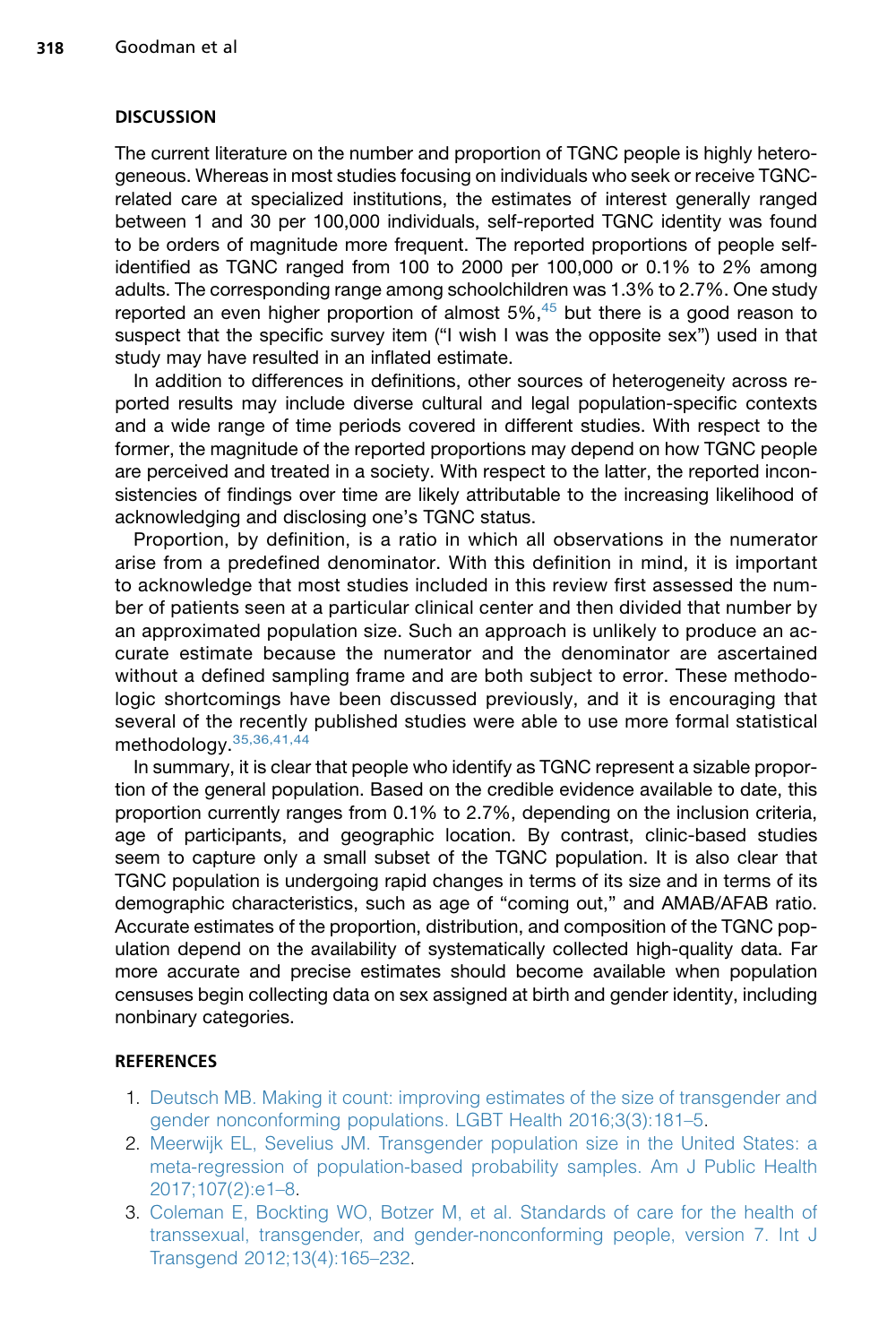- <span id="page-16-0"></span>4. [Meier SC, Labuski CM. The demographics of the transgender population. In:](http://refhub.elsevier.com/S0889-8529(19)30001-5/sref4) [International handbook on the demography of sexuality. Springer Dodrecht,](http://refhub.elsevier.com/S0889-8529(19)30001-5/sref4) [Netherlands; 2013. p. 289–327](http://refhub.elsevier.com/S0889-8529(19)30001-5/sref4).
- 5. [Arcelus J, Bouman WP, Van Den Noortgate W, et al. Systematic review and meta](http://refhub.elsevier.com/S0889-8529(19)30001-5/sref5)[analysis of prevalence studies in transsexualism. Eur Psychiatry 2015;30\(6\):](http://refhub.elsevier.com/S0889-8529(19)30001-5/sref5) [807–15](http://refhub.elsevier.com/S0889-8529(19)30001-5/sref5).
- 6. [Collin L, Reisner SL, Tangpricha V, et al. Prevalence of transgender depends on](http://refhub.elsevier.com/S0889-8529(19)30001-5/sref6) [the "case" definition: a systematic review. J Sex Med 2016;13\(4\):613–26.](http://refhub.elsevier.com/S0889-8529(19)30001-5/sref6)
- 7. [Adams N, Pearce R, Veale J, et al. Guidance and ethical considerations for un](http://refhub.elsevier.com/S0889-8529(19)30001-5/sref7)[dertaking transgender health research and institutional review boards adjudi](http://refhub.elsevier.com/S0889-8529(19)30001-5/sref7)[cating this research. Transgend Health 2017;2\(1\):165–75](http://refhub.elsevier.com/S0889-8529(19)30001-5/sref7).
- 8. [Bouman WP, Schwend AS, Motmans J, et al. Language and trans health. Int J](http://refhub.elsevier.com/S0889-8529(19)30001-5/sref8) [Transgend 2017;18\(1\):1–6](http://refhub.elsevier.com/S0889-8529(19)30001-5/sref8).
- 9. [Rothman KJ, Greenland S. Modern epidemiology. Philadelphia: Lippincott](http://refhub.elsevier.com/S0889-8529(19)30001-5/sref9) [Williams and Wilkins; 1998.](http://refhub.elsevier.com/S0889-8529(19)30001-5/sref9)
- 10. Caldarera A, Pfäfflin F. Transsexualism and sex reassignment surgery in Italy. Int J [Transgend 2011;13\(1\):26–36](http://refhub.elsevier.com/S0889-8529(19)30001-5/sref10).
- 11. [De Cuypere G, Vanhemelrijck M, Michel A, et al. Prevalence and demography of](http://refhub.elsevier.com/S0889-8529(19)30001-5/sref11) [transsexualism in Belgium. Eur Psychiatry 2007;22\(3\):137–41](http://refhub.elsevier.com/S0889-8529(19)30001-5/sref11).
- 12. [Tsoi WF. The prevalence of transsexualism in Singapore. Acta Psychiatr Scand](http://refhub.elsevier.com/S0889-8529(19)30001-5/sref12) [1988;78\(4\):501–4.](http://refhub.elsevier.com/S0889-8529(19)30001-5/sref12)
- 13. [Vujovic S, Popovic S, Sbutega-Milosevic G, et al. Transsexualism in Serbia: a](http://refhub.elsevier.com/S0889-8529(19)30001-5/sref13) [twenty-year follow-up study. J Sex Med 2009;6\(4\):1018–23](http://refhub.elsevier.com/S0889-8529(19)30001-5/sref13).
- 14. [Pauly IB. The current status of the change of sex operation. J Nerv Ment Dis 1968;](http://refhub.elsevier.com/S0889-8529(19)30001-5/sref14) [147\(5\):460–71](http://refhub.elsevier.com/S0889-8529(19)30001-5/sref14).
- 15. [Dhejne C, Oberg K, Arver S, et al. An analysis of all applications for sex reassign](http://refhub.elsevier.com/S0889-8529(19)30001-5/sref15)[ment surgery in Sweden, 1960-2010: prevalence, incidence, and regrets. Arch](http://refhub.elsevier.com/S0889-8529(19)30001-5/sref15) [Sex Behav 2014;43\(8\):1535–45.](http://refhub.elsevier.com/S0889-8529(19)30001-5/sref15)
- 16. [Esteva de Antonio I, Gomez-Gil E, Almaraz MC, et al. Organization of Healthcare](http://refhub.elsevier.com/S0889-8529(19)30001-5/sref16) [for transsexual persons in the Spanish National Health System. Gac Sanit 2012;](http://refhub.elsevier.com/S0889-8529(19)30001-5/sref16) [26\(3\):203–9 \[in Spanish\].](http://refhub.elsevier.com/S0889-8529(19)30001-5/sref16)
- 17. [Eklund PL, Gooren LJ, Bezemer PD. Prevalence of transsexualism in the](http://refhub.elsevier.com/S0889-8529(19)30001-5/sref17) [Netherlands. Br J Psychiatry 1988;152:638–40.](http://refhub.elsevier.com/S0889-8529(19)30001-5/sref17)
- 18. [Bakker A, van Kesteren PJ, Gooren LJ, et al. The prevalence of transsexualism in](http://refhub.elsevier.com/S0889-8529(19)30001-5/sref18) [the Netherlands. Acta Psychiatr Scand 1993;87\(4\):237–8](http://refhub.elsevier.com/S0889-8529(19)30001-5/sref18).
- 19. [Hoenig J, Kenna JC. The prevalence of transsexualism in England and Wales. Br](http://refhub.elsevier.com/S0889-8529(19)30001-5/sref19) [J Psychiatry 1974;124\(579\):181–90](http://refhub.elsevier.com/S0889-8529(19)30001-5/sref19).
- 20. Esteva I, Gonzalo M, Yahyaoui R, et al. Epidemiología De La Transexualidad En Andalucía, Atención Especial Al Grupo De Adolescentes. C Med Psicosom 2006; [78:65–70](http://refhub.elsevier.com/S0889-8529(19)30001-5/sref20).
- 21. Gómez Gil E, Trilla Garcia A, Godas Sieso T, et al. Estimation of prevalence, inci[dence and sex ratio of transsexualism in Catalonia according to health care](http://refhub.elsevier.com/S0889-8529(19)30001-5/sref21) [demand. Actas Esp Psiquiatr 2006;34\(5\):295–302 \[in Spanish\].](http://refhub.elsevier.com/S0889-8529(19)30001-5/sref21)
- 22. [Okabe N, Sato T, Matsumoto Y, et al. Clinical characteristics of patients with](http://refhub.elsevier.com/S0889-8529(19)30001-5/sref22) [gender identity disorder at a Japanese Gender Identity Disorder Clinic. Psychia](http://refhub.elsevier.com/S0889-8529(19)30001-5/sref22)[try Res 2008;157\(1\):315–8](http://refhub.elsevier.com/S0889-8529(19)30001-5/sref22).
- 23. [Baba T, Endo T, Ikeda K, et al. Distinctive features of female-to-male transsexu](http://refhub.elsevier.com/S0889-8529(19)30001-5/sref23)[alism and prevalence of gender identity disorder in Japan. J Sex Med 2011;](http://refhub.elsevier.com/S0889-8529(19)30001-5/sref23) [8\(6\):1686–93](http://refhub.elsevier.com/S0889-8529(19)30001-5/sref23).
- 24. [Ahmadzad-Asl M, Jalali A-H, Alavi K, et al. The epidemiology of transsexualism in](http://refhub.elsevier.com/S0889-8529(19)30001-5/sref24) [Iran. J Gay Lesbian Ment Health 2010;15\(1\):83–93.](http://refhub.elsevier.com/S0889-8529(19)30001-5/sref24)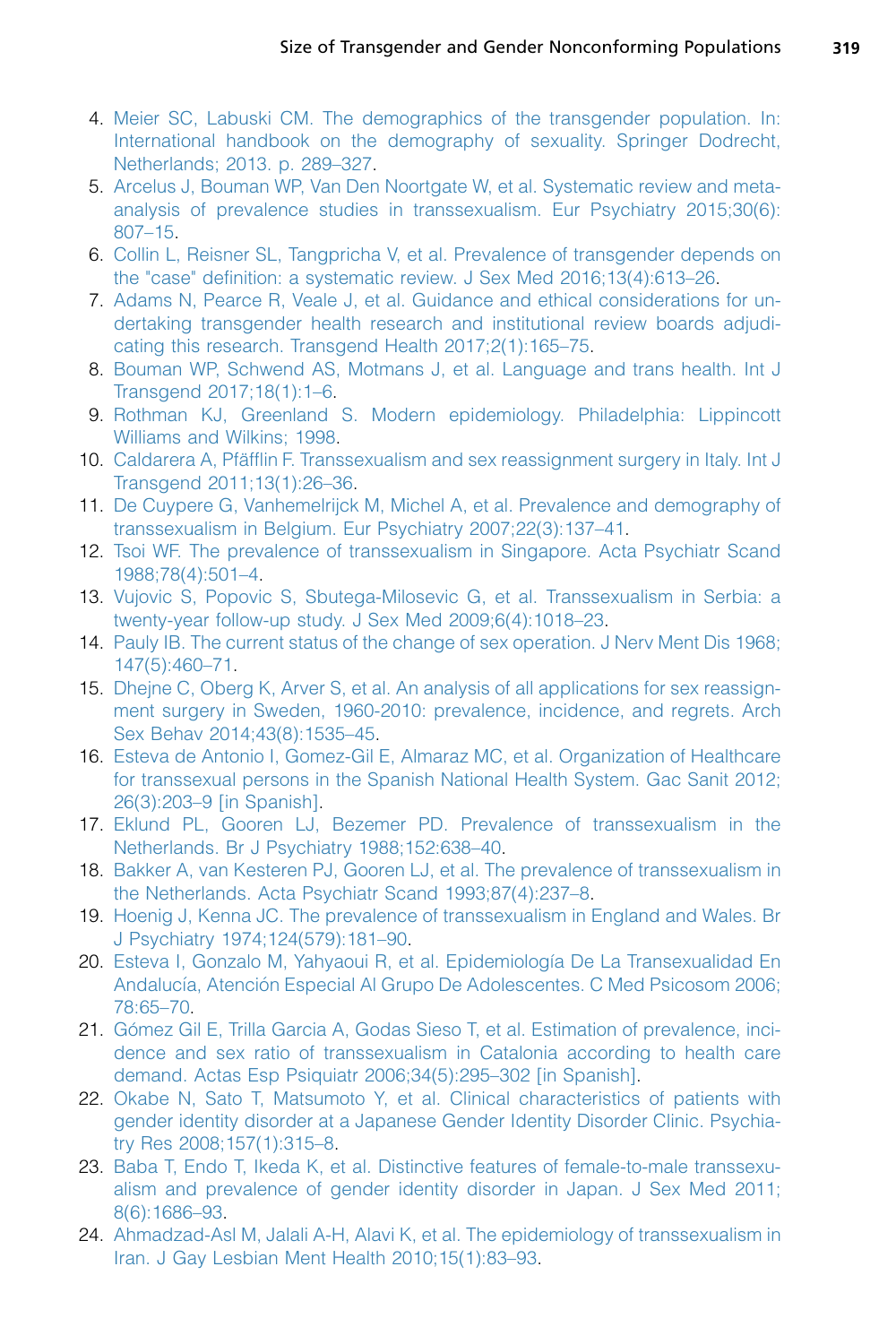- <span id="page-17-0"></span>25. [Judge C, O'Donovan C, Callaghan G, et al. Gender dysphoria: prevalence and](http://refhub.elsevier.com/S0889-8529(19)30001-5/sref25) [co-morbidities in an Irish adult population. Front Endocrinol \(Lausanne\) 2014;](http://refhub.elsevier.com/S0889-8529(19)30001-5/sref25) [5:87](http://refhub.elsevier.com/S0889-8529(19)30001-5/sref25).
- 26. Wålinder J. Transsexualism: definition, prevalence sex distribution. Acta Psychiatr [Scand 1968;43\(S203\):255–8.](http://refhub.elsevier.com/S0889-8529(19)30001-5/sref26)
- 27. [Ross MW, Walinder J, Lundstrom B, et al. Cross-cultural approaches to transsex](http://refhub.elsevier.com/S0889-8529(19)30001-5/sref27)[ualism. a comparison between Sweden and Australia. Acta Psychiatr Scand](http://refhub.elsevier.com/S0889-8529(19)30001-5/sref27) [1981;63\(1\):75–82](http://refhub.elsevier.com/S0889-8529(19)30001-5/sref27).
- 28. [Wilson P, Sharp C, Carr S. The prevalence of gender dysphoria in Scotland: a pri](http://refhub.elsevier.com/S0889-8529(19)30001-5/sref28)[mary care study. Br J Gen Pract 1999;49\(449\):991–2.](http://refhub.elsevier.com/S0889-8529(19)30001-5/sref28)
- 29. Becerra-Fernández A, Rodriguez-Molina JM, Asenjo-Araque N, et al. Prevalence, [incidence, and sex ratio of transsexualism in the autonomous region of Madrid](http://refhub.elsevier.com/S0889-8529(19)30001-5/sref29) [\(Spain\) according to healthcare demand. Arch Sex Behav 2017;46\(5\):1307–12.](http://refhub.elsevier.com/S0889-8529(19)30001-5/sref29)
- 30. [Wiepjes CM, Nota NM, de Blok CJM, et al. The Amsterdam Cohort of Gender](http://refhub.elsevier.com/S0889-8529(19)30001-5/sref30) [Dysphoria Study \(1972-2015\): trends in prevalence, treatment, and regrets.](http://refhub.elsevier.com/S0889-8529(19)30001-5/sref30) [J Sex Med 2018;15\(4\):582–90.](http://refhub.elsevier.com/S0889-8529(19)30001-5/sref30)
- 31. [O'Gorman EC. A retrospective study of epidemiological and clinical aspects of](http://refhub.elsevier.com/S0889-8529(19)30001-5/sref31) [28 transsexual patients. Arch Sex Behav 1982;11\(3\):231–6](http://refhub.elsevier.com/S0889-8529(19)30001-5/sref31).
- 32. [Hwu HG, Yeh EK, Chang LY. Prevalence of psychiatric disorders in Taiwan](http://refhub.elsevier.com/S0889-8529(19)30001-5/sref32) [defined by the Chinese diagnostic interview schedule. Acta Psychiatr Scand](http://refhub.elsevier.com/S0889-8529(19)30001-5/sref32) [1989;79\(2\):136–47](http://refhub.elsevier.com/S0889-8529(19)30001-5/sref32).
- 33. [Stefansson JG, Lindal E, Bjornsson JK, et al. Lifetime prevalence of specific](http://refhub.elsevier.com/S0889-8529(19)30001-5/sref33) [mental disorders among people born in Iceland in 1931. Acta Psychiatr Scand](http://refhub.elsevier.com/S0889-8529(19)30001-5/sref33) [1991;84\(2\):142–9](http://refhub.elsevier.com/S0889-8529(19)30001-5/sref33).
- 34. [Blosnich JR, Brown GR, Shipherd Phd JC, et al. Prevalence of gender identity](http://refhub.elsevier.com/S0889-8529(19)30001-5/sref34) [disorder and suicide risk among transgender veterans utilizing Veterans Health](http://refhub.elsevier.com/S0889-8529(19)30001-5/sref34) [Administration Care. Am J Public Health 2013;103\(10\):e27–32.](http://refhub.elsevier.com/S0889-8529(19)30001-5/sref34)
- 35. [Kauth MR, Shipherd JC, Lindsay J, et al. Access to care for transgender veterans](http://refhub.elsevier.com/S0889-8529(19)30001-5/sref35) [in the Veterans Health Administration: 2006-2013. Am J Public Health 2014;](http://refhub.elsevier.com/S0889-8529(19)30001-5/sref35) [104\(Suppl 4\):S532–4.](http://refhub.elsevier.com/S0889-8529(19)30001-5/sref35)
- 36. [Quinn VP, Nash R, Hunkeler E, et al. Cohort profile: study of transition, outcomes](http://refhub.elsevier.com/S0889-8529(19)30001-5/sref36) [and gender \(Strong\) to assess health status of transgender people. BMJ Open](http://refhub.elsevier.com/S0889-8529(19)30001-5/sref36) [2017;7\(12\):e018121.](http://refhub.elsevier.com/S0889-8529(19)30001-5/sref36)
- 37. [Conron KJ, Scott G, Stowell GS, et al. Transgender health in Massachusetts: re](http://refhub.elsevier.com/S0889-8529(19)30001-5/sref37)[sults from a household probability sample of adults. Am J Public Health 2012;](http://refhub.elsevier.com/S0889-8529(19)30001-5/sref37) [102\(1\):118–22.](http://refhub.elsevier.com/S0889-8529(19)30001-5/sref37)
- 38. [Crissman HP, Berger MB, Graham LF, et al. Transgender demographics: a house](http://refhub.elsevier.com/S0889-8529(19)30001-5/sref38)[hold probability sample of US adults, 2014. Am J Public Health 2017;107\(2\):](http://refhub.elsevier.com/S0889-8529(19)30001-5/sref38) [213–5.](http://refhub.elsevier.com/S0889-8529(19)30001-5/sref38)
- 39. [Flores A, Herman J, Gates G, et al. How many adults identify as transgender in](http://refhub.elsevier.com/S0889-8529(19)30001-5/sref39) [the United States. Los Angeles \(CA\): The Williams Insitute, UCLA School of](http://refhub.elsevier.com/S0889-8529(19)30001-5/sref39) [Law; 2016](http://refhub.elsevier.com/S0889-8529(19)30001-5/sref39).
- 40. [Gates GJ. How many people are lesbian, gay, bisexual and transgender? Los](http://refhub.elsevier.com/S0889-8529(19)30001-5/sref40) [Angeles \(CA\): Williams Institute, University of California, Los Angeles School of](http://refhub.elsevier.com/S0889-8529(19)30001-5/sref40) [Law; 2011](http://refhub.elsevier.com/S0889-8529(19)30001-5/sref40).
- 41. [Reisner SL, Conron KJ, Tardiff LA, et al. Monitoring the health of transgender](http://refhub.elsevier.com/S0889-8529(19)30001-5/sref41) [and other gender minority populations: validity of natal sex and gender identity](http://refhub.elsevier.com/S0889-8529(19)30001-5/sref41) [survey items in a U.S. National Cohort of Young Adults. BMC Public Health](http://refhub.elsevier.com/S0889-8529(19)30001-5/sref41) [2014;14:1224.](http://refhub.elsevier.com/S0889-8529(19)30001-5/sref41)
- 42. [Kuyper L, Wijsen C. Gender identities and gender dysphoria in the Netherlands.](http://refhub.elsevier.com/S0889-8529(19)30001-5/sref42) [Arch Sex Behav 2014;43\(2\):377–85](http://refhub.elsevier.com/S0889-8529(19)30001-5/sref42).